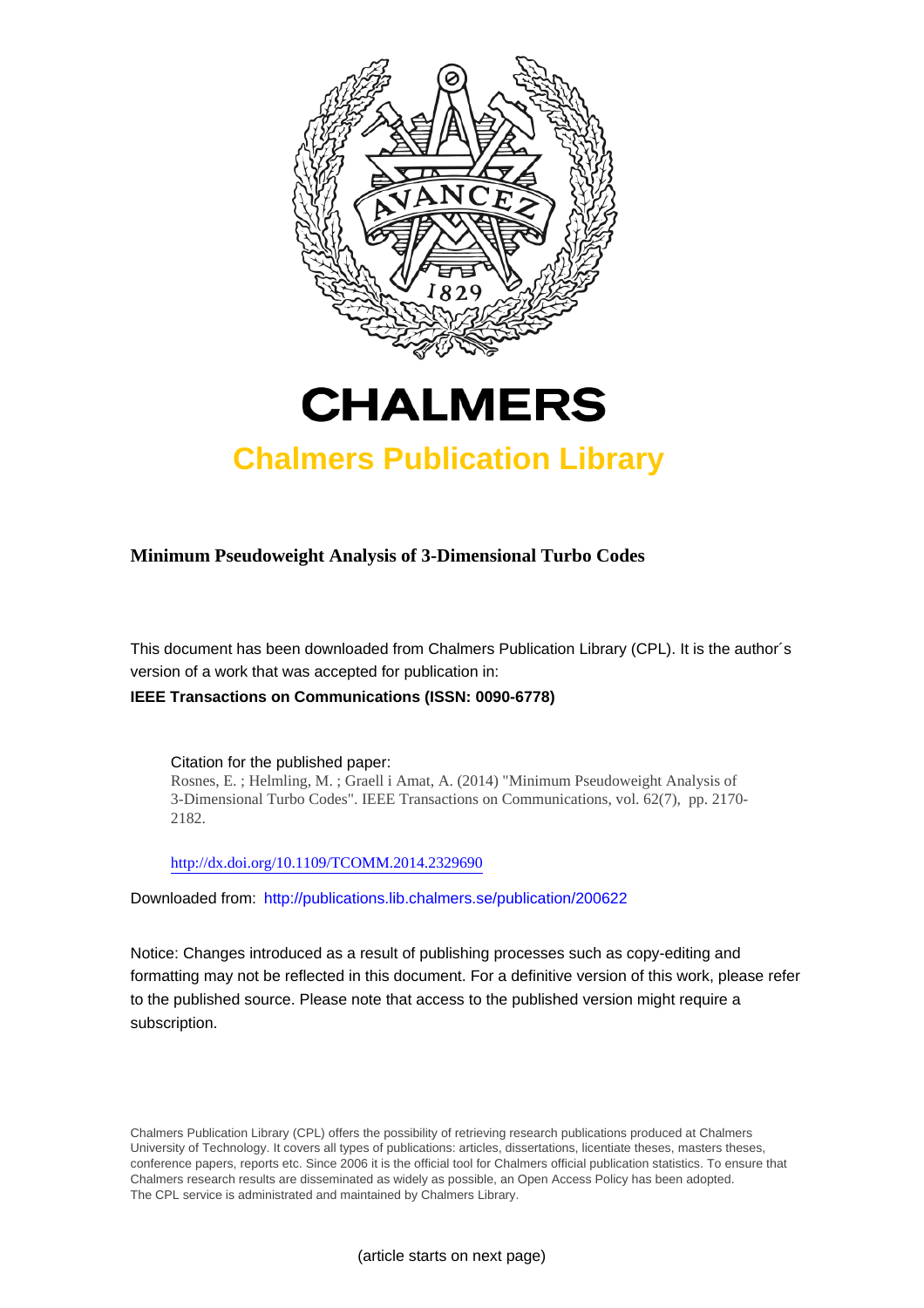# Minimum Pseudoweight Analysis of 3-Dimensional Turbo Codes

Eirik Rosnes, *Senior Member, IEEE*, Michael Helmling, and Alexandre Graell i Amat, *Senior Member, IEEE*

*Abstract*—In this work, we consider pseudocodewords of (relaxed) linear programming (LP) decoding of 3-dimensional turbo codes (3D-TCs). We present a relaxed LP decoder for 3D-TCs, adapting the relaxed LP decoder for conventional turbo codes proposed by Feldman in his thesis. We show that the 3D-TC polytope is *proper* and C*-symmetric*, and make a connection to finite graph covers of the 3D-TC factor graph. This connection is used to show that the support set of any pseudocodeword is a stopping set of iterative decoding of 3D-TCs using maximum *a posteriori* constituent decoders on the binary erasure channel. Furthermore, we compute ensemble-average pseudoweight enumerators of 3D-TCs and perform a finite-length minimum pseudoweight analysis for small cover degrees. Also, an explicit description of the fundamental cone of the 3D-TC polytope is given. Finally, we present an extensive numerical study of smallto-medium block length 3D-TCs, which shows that 1) typically (i.e., in most cases) when the minimum distance  $d_{\min}$  and/or the stopping distance  $h_{\min}$  is high, the minimum pseudoweight (on the additive white Gaussian noise channel) is strictly smaller than both the  $d_{\min}$  and the  $h_{\min}$ , and 2) the minimum pseudoweight grows with the block length, at least for small-to-medium block lengths.

*Index Terms*—3-dimensional (3D) turbo codes, graph cover, hybrid concatenated codes, linear programming (LP) decoding, QPP interleavers, pseudocodewords, pseudoweight, turbo codes, uniform interleaver.

#### I. INTRODUCTION

**TURBO** codes (TCs) have gained considerable attention since their introduction by Berrou *et al.* in 1993 [1] due to URBO codes (TCs) have gained considerable attention their near-capacity performance and low decoding complexity. The conventional TC is a parallel concatenation of two identical recursive systematic convolutional encoders separated by a pseudorandom interleaver. To improve the performance of TCs in the error floor region, hybrid concatenated codes (HCCs) can be used. In [2], a powerful HCC nicknamed 3-dimensional turbo code (3D-TC) was introduced. The coding

E. Rosnes was with Ceragon Networks AS, Kokstadveien 23, N-5257 Kokstad, Norway. He is now with the Selmer Center, Department of Informatics, University of Bergen, N-5020 Bergen, Norway, and the Simula Research Lab. E-mail: eirik@ii.uib.no.

M. Helmling was with the Department of Mathematics, University of Kaiserslautern, 67663 Kaiserslautern, Germany. He is now with the Mathematical Institute, University of Koblenz-Landau, 56070 Koblenz, Germany. Email: helmling@uni-koblenz.de.

A. Graell i Amat is with the Department of Signals and Systems, Chalmers University of Technology, SE-412 96 Gothenburg, Sweden. Email: alexandre.graell@chalmers.se.

scheme consists of a conventional turbo encoder and a *patch*, where a fraction  $\lambda$  of the parity bits from the turbo encoder are post-encoded by a third rate-1 encoder. The value of  $\lambda$ can be used to trade off performance in the waterfall region with performance in the error floor region. As shown in [2], this coding scheme is able to provide very low error rates for a wide range of block lengths and code rates at the expense of a small increase in decoding complexity with respect to conventional TCs. In a recent work [3], an in-depth performance analysis of 3D-TCs was conducted. Stopping sets for 3D-TCs were treated in [4]. Finally, we remark that tuned TCs [5] are another family of HCC ensembles where performance in the waterfall and error floor regions can be traded off using a tuning parameter.

The use of linear programming (LP) to decode turbolike codes was introduced by Feldman *et al.* [6], [7]. They proposed an LP formulation that resembles a shortest path problem, based on the trellis graph representation of the constituent convolutional codes. The natural polytope for LP decoding would be the convex hull of all codewords, in which case LP decoding is equivalent to maximum-likelihood (ML) decoding. However, an efficient description of that polytope is not known in general, i.e., its description length most likely grows exponentially with the block length. The formulation proposed by Feldman *et al.* [6], [7], which grows only linearly with the block length, is a relaxation in the sense that it describes a superset of the ML decoding polytope, introducing additional, fractional vertices. The vertices of the relaxed polytope (both integral and fractional) are what the authors called *pseudocodewords* in [8].

The same authors also introduced a different LP formulation to decode low-density parity-check (LDPC) codes [7], [8] that has been extensively studied since then by various researchers. For that LP decoder, Vontobel and Koetter [9] showed that the set of the polytope's points with rational coordinates (which in particular includes all of its vertices) is equal to the set of all pseudocodewords derived from all finite graph covers of the Tanner graph. In [10], a similar result was established (but with no proof included) for the case of conventional TCs. Here, we prove that statement for the case of 3D-TCs.

In this work, we study (relaxed) LP decoding of 3D-TCs, explore the connection to finite graph covers of the 3D-TC factor graph [11], and adapt the concept of a pseudocodeword. Furthermore, we compute ensemble-average pseudoweight enumerators and perform a finite-length minimum additive white Gaussian noise (AWGN) pseudoweight analysis which shows that the minimum AWGN pseudoweight grows with the block length, at least for small-to-medium block lengths.

The work of E. Rosnes and M. Helmling was partially funded by the DFG (grant RU-1524/2-1) and by DAAD / RCN (grant 54565400 within the German-Norwegian Collaborative Research Support Scheme). The work of A. Graell i Amat was supported by the Swedish Research Council under grant #2011-596. The material in this paper was presented in part at the 2011 IEEE International Symposium on Information Theory, St. Petersburg, Russia, Jul./Aug. 2011.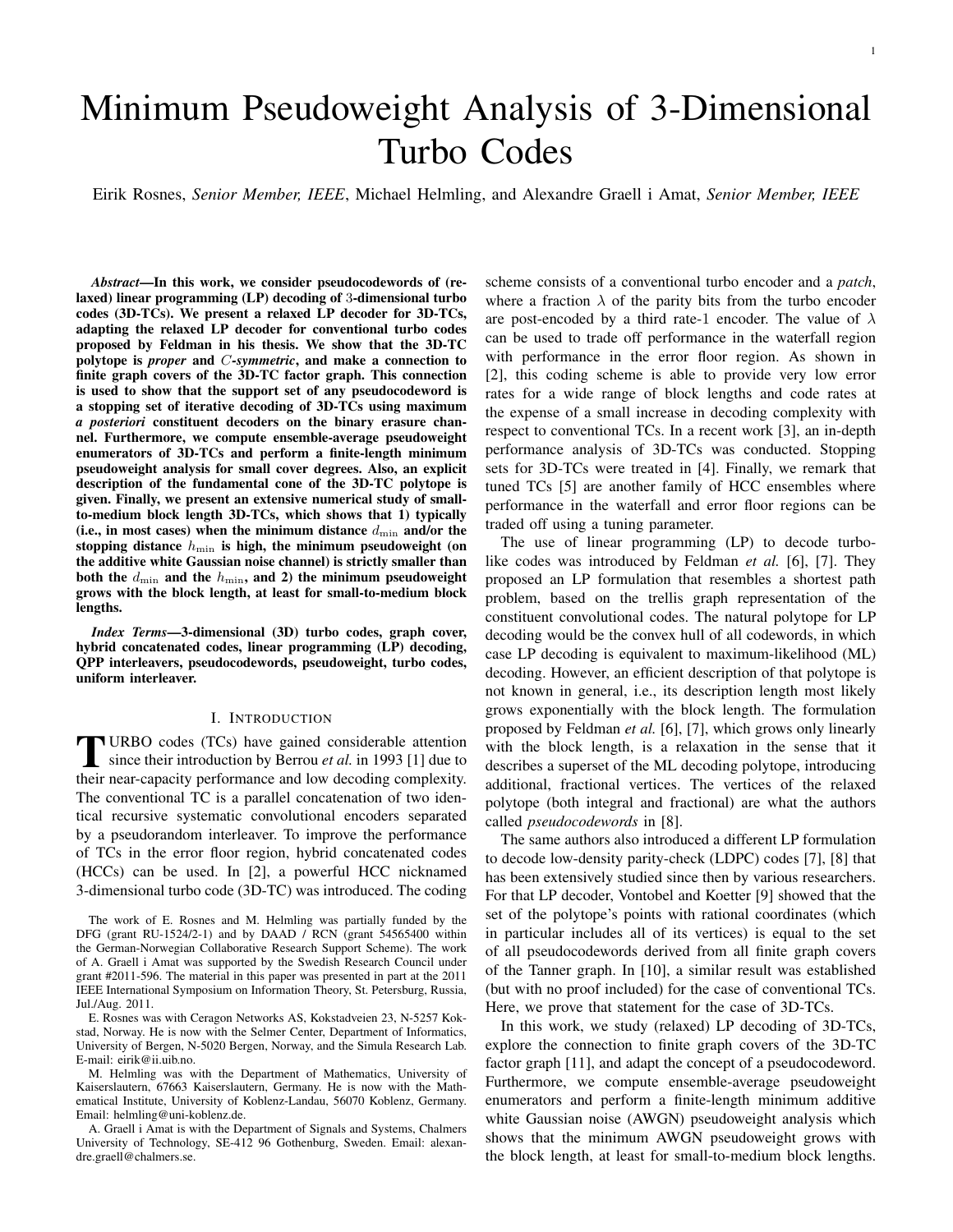Furthermore, we show by several examples and by computer search that typically (i.e., in most cases) when the minimum distance  $d_{\min}$  and/or the stopping distance  $h_{\min}$  is high, the minimum AWGN pseudoweight, denoted by  $w_{\min}^{\text{AWGN}}$ , is strictly smaller than both the  $d_{\min}$  and the  $h_{\min}$  for these codes. In [12], Chertkov and Stepanov presented an updated, more efficient (compared to the algorithm from [13]) minimum pseudoweight search algorithm based entirely on the concept of the *fundamental cone* [9] of the LDPC code LP decoder. We will show that such a fundamental cone can be described also for the 3D-TC LP decoder.

Some other work related to the content of this paper is the work on pseudocodeword analysis of binary and nonbinary (protograph-based) LDPC and generalized LDPC codes. See, for instance, [14], [15], [16], and references therein. For such codes, the component codes are the trivial repetition code and single parity-check codes, or in the case of generalized LDPC codes, more advanced classical linear block codes. However, not much work has been done on pseudocodeword analysis for turbo-like codes with trellis-based constituent codes. In contrast to these previous works, the trellis-based approach in this paper is different and provides a pseudocodeword analysis of 3D-TCs that can be adapted also to other trellisbased turbo-like codes or concatenated codes based on two or more convolutional codes. We remark that some results on enumerating pseudocodewords for convolutional codes have already been provided by Boston and Conti in [17], [18]. Finally, it is worth mentioning [19] which presents, among several results, a combinatorial characterization of the *Bethe entropy function* in terms of finite graph covers of the factor graph under consideration. In particular, a characterization in terms of the average number of preimages of a *pseudomarginal* vector of rational entries. In contrast to the general framework in [19], this paper discusses techniques to numerically deal with large-degree function nodes representing the indicator function of (long) convolutional codes.

The remainder of the paper is organized as follows. In Section II, we describe the system model and introduce some notation. In Section III, we describe (relaxed) LP decoding of 3D-TCs. The connection to finite graph covers of the 3D-TC factor graph is explored in Section IV. Ensemble-average pseudoweight enumerators of 3D-TCs are computed in Section V. These enumerators are subsequently used to perform a probabilistic finite-length minimum AWGN pseudoweight analysis of 3D-TCs. In Section VI, an efficient heuristic for searching for low AWGN pseudoweight pseudocodewords is discussed. Finally, in Section VII, an extensive numerical study is presented, and some conclusions are drawn in Section VIII.

#### II. CODING SCHEME

A block diagram of the 3D-TC is depicted in Fig. 1. The information data sequence  $\bf{u}$  of length K bits is encoded by a binary conventional turbo encoder. By a conventional turbo encoder we mean the parallel concatenation of two identical rate-1 recursive convolutional encoders, denoted by  $C_a$  and  $C_b$ , respectively. Here,  $C_a$  and  $C_b$  are 8-state recursive convolutional encoders with generator polynomial  $g(D)$  =



Fig. 1. 3D turbo encoder. A fraction  $\lambda$  of the parity bits from both constituent encoders  $C_a$  and  $C_b$  are grouped by a parallel/serial multiplexer, permuted by the interleaver  $\Pi_c$ , and encoded by the rate-1 post-encoder  $C_c$ .

 $(1 + D + D^3)/(1 + D^2 + D^3)$ , i.e., the 8-state constituent encoder specified in the 3GPP LTE standard [20]. The code sequences of  $C_a$  and  $C_b$  are denoted by  $x_a$  and  $x_b$ , respectively. We also denote by  $x^{TC}$  the codeword obtained by alternating bits from  $x_a$  and  $x_b$ . A fraction  $\lambda$  ( $0 \le \lambda \le 1$ ), called the *permeability rate*, of the parity bits from x TC are permuted by the interleaver  $\Pi_c$  (of length  $N_c = 2\lambda K$ ), and encoded by an encoder of unity rate  $C_c$  with generator polynomial  $g(D) = 1/(1 + D<sup>2</sup>)$ , called the *patch* or the *post-encoder* [2]. This can be properly represented by a puncturing pattern p applied to  $\mathbf{x}^{\text{TC}}$  (see Fig. 1) of period  $N_{\text{p}}$  containing  $\lambda N_{\text{p}}$  ones (where a one means that the bit is not punctured). Note that the encoder of the patch is like two accumulators, one operating on the even bits and one operating on the odd bits. The fraction  $1 - \lambda$  of parity bits which are not encoded by  $C_c$  is sent directly to the channel. Equivalently, this can be represented by a puncturing pattern  $\bar{p}$ , the complement of  $p$ . We denote by  $x_c$  the code sequence produced by  $C_c$ . Also, we denote by  $\mathbf{x}_a^{\text{ch}}$  and  $\mathbf{x}_b^{\text{ch}}$  the *sub-codewords* of  $\mathbf{x}_a$  and  $\mathbf{x}_b$ , respectively, sent directly to the channel, and by  $x<sup>ch</sup>$  the codeword obtained by multiplexing (in some order) the bits from  $x_a^{\text{ch}}$  and  $x_b^{\text{ch}}$ . Likewise, we denote by  $x_a^p$  and  $x_b^p$  the *sub-codewords* of  $\mathbf{x}_a$ and  $x_{b}$ , respectively, encoded by  $\overline{C_{c}}$ , and by  $x^{p}$  the codeword obtained by multiplexing (in some order) the bits from  $x_a^p$  and  $\mathbf{x}_{\mathrm{b}}^{\mathrm{p}}$ . Finally, the information sequence and the code sequences  $x<sup>ch</sup>$  and  $x<sub>c</sub>$  are multiplexed to form the code sequence x, of length N bits, transmitted to the channel. Note that the overall nominal code rate of the 3D-TC is  $R = K/N = 1/3$ , the same as for the conventional TC without the patch. Higher code rates can be obtained either by puncturing  $x^{ch}$  or by puncturing the output of the patch,  $x_c$ .

In [2], regular puncturing patterns of period  $2/\lambda$  were considered for p. For instance, if  $\lambda = 1/4$ , every fourth bit from each of the encoders of the outer TC are encoded by encoder  $C_c$ . The remaining bits are sent directly to the channel, and it follows that  $p = [11000000]$  and  $\bar{p} = [00111111]$ . Note that with this particular puncturing pattern and even with the generator polynomial  $g(D) = 1/(1 + D^2)$  for  $C_c$  (which is like two separate accumulators operating on even and odd bits, respectively), the bit streams  $x_a$  and  $x_b$  are in general intermingled because of the interleaver  $\Pi_c$ .

#### III. LP DECODING OF 3D-TCS

In this section, we consider relaxed LP decoding of 3D-TCs, adapting the relaxation proposed in [7] for conventional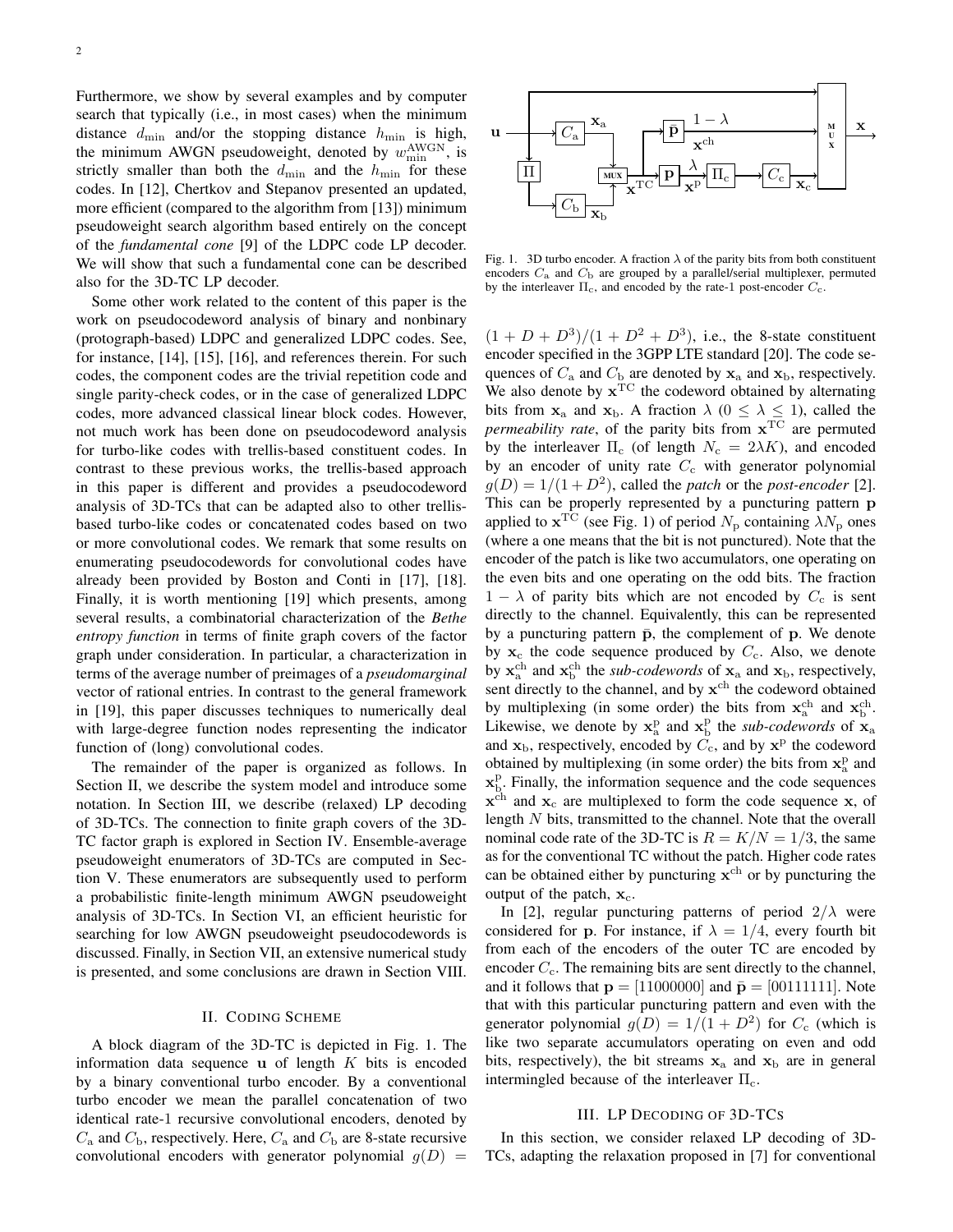TCs to 3D-TCs.

Let  $T_x = T_x(V_x, E_x)$  denote the *information bit-oriented trellis* of  $C_x$ ,  $x = a, b, c$ , where the vertex set  $V_x$  partitions as  $V_x = \bigcup_{t=0}^{I_x} V_{x,t}$ , which also induces the partition  $E_x =$  $\cup_{t=0}^{I_{\rm x}-1} E_{{\rm x},t}$  of the edge set  $E_{\rm x}$ , where  $I_{\rm x}$  is the trellis length of  $T_{\rm x}$ . In the following, the encoders  $C_{\rm x}$  (and their corresponding trellises  $T_x$ ) are assumed (with some abuse of notation) to be systematic, in the sense that the output bits are prefixed with the input bits. Thus,  $C_x$  is regarded as a rate-1/2 encoder, and the trellis  $T_x$  has an output label containing two bits, for  $x = a, b, c$ . Now, let  $e \in E_{x,t}$  be an arbitrary edge from the tth trellis section. The *i*th bit in the output label of  $e$  is denoted by  $c_i(e)$ ,  $i = 0, \ldots, n_{x,t} - 1$ , the starting state of e as  $s^S(e)$ , and the ending state of e as  $s^E(e)$ , where  $n_{x,t}$  is the number of bits in the output label of an edge  $e \in E_{x,t}$ .

For  $x = a, b, c$ , we define the path polytope  $Q_x$  to be the set of all  $f^x \in [0,1]^{|E_x|}$  satisfying

$$
\sum_{e \in E_{\mathbf{x},0}} f_e^{\mathbf{x}} = 1 \tag{1}
$$

$$
\sum_{\substack{e \in E_x:\\s^S(e)=v}} f_e^x = \sum_{\substack{e \in E_x:\\s^E(e)=v}} f_e^x \quad \text{for all } v \in V_{x,t} \tag{2}
$$

and let  $\mathcal{Q} = \mathcal{Q}_a \times \mathcal{Q}_b \times \mathcal{Q}_c$ . Note that  $\mathcal Q$  is the set of all feasible network flows through the three trellis graphs  $T_x$ ,  $x = a, b, c$ .

Next, we define the polytope  $\mathcal{Q}_{\Pi,\Pi_c}$  as the pairs  $(\tilde{\mathbf{y}}, \mathbf{f})$ , where  $\tilde{y} \in [0,1]^{N+2\lambda K}$  and  $f = (f^a, f^b, f^c) \in$  $[0, 1]^{E_a \cup E_b \cup E_c}$ , meeting the constraints

$$
(\mathbf{f}^{\mathbf{a}}, \mathbf{f}^{\mathbf{b}}, \mathbf{f}^{\mathbf{c}}) \in \mathcal{Q}
$$
  
\n
$$
\sum_{\substack{e \in E_{x,t}: \\ c_i(e) = 1}} f_e^{\mathbf{x}} = \tilde{y}_{\rho_x(\phi_x(t,i))} \quad \text{for } t = 0, \dots, I_x - 1,
$$
 (3)  
\n $i = 0, \dots, n_{x,t} - 1, \text{ and}$   
\n $x = a, b, c.$ 

Here,  $\phi_x(t, i) = \sum_{j=0}^{t-1} n_{x,j} + i$ , and  $\rho_x(\cdot)$  denotes the mapping of codeword indices of the constituent encoder  $C_x$  to codeword indices of the overall codeword of the 3D-TC appended with the  $2\lambda K$  parity bits from encoders  $C_a$  and  $C_b$  which are sent to the patch.

Finally, let

$$
\begin{aligned} \dot{\mathcal{Q}}_{\Pi,\Pi_c} = \left\{ \mathbf{y} \in [0,1]^N: \; \exists \hat{\mathbf{y}} \in [0,1]^{2 \lambda K}, \mathbf{f} \in \mathcal{Q} \\ & \text{with } ((\mathbf{y},\hat{\mathbf{y}}),\mathbf{f}) \in \mathcal{Q}_{\Pi,\Pi_c} \right\} \end{aligned}
$$

be the projection of  $\mathcal{Q}_{\Pi,\Pi_c}$  onto the first N variables.

Relaxed LP decoding (on a binary-input memoryless channel) of 3D-TCs can be described by the linear program

minimize 
$$
\sum_{l=0}^{N-1} \lambda_l y_l
$$
 subject to  $\mathbf{y} \in \dot{\mathcal{Q}}_{\Pi, \Pi_c}$  (4)

where

$$
\lambda_l = \log \left( \frac{\Pr\{r_l | c_l = 0\}}{\Pr\{r_l | c_l = 1\}} \right), l = 0, ..., N - 1,
$$

 $c_l$  is the *l*th codeword bit, and  $r_l$  is the *l*th component of the received vector. If instead of  $\mathcal{Q}_{\Pi,\Pi_c}$  we use the convex hull of the codewords of the 3D-TC, then solving the linear program in (4) is equivalent to ML decoding.

The notion of a *proper* and C*-symmetric* polytope was introduced in [7, Ch. 4] where the author proved that the probability of error of LP decoding is independent of the transmitted codeword on a binary-input output-symmetric memoryless channel when the underlying code is linear and the polytope is proper and C-symmetric.

*Proposition 1:* Let C denote a given 3D-TC with interleavers  $\Pi$  and  $\Pi_c$ . The polytope  $\dot{Q}_{\Pi,\Pi_c}$  is proper, i.e.,  $\dot{Q}_{\Pi,\Pi_c} \cap$  $\{0,1\}^N = C$  and C-symmetric, i.e., for any  $y \in \dot{Q}_{\Pi,\Pi_c}$  and  $\mathbf{c} \in C$  it holds that  $|\mathbf{y} - \mathbf{c}| \in \dot{\mathcal{Q}}_{\Pi, \Pi_c}$ .

Feldman proved a similar statement in the context of LDPC codes (Lemma 5.2 and Theorem 5.4 in [7]). However, note that his proof is based explicitly on the inequalities of the LP formulation for LDPC codes, and therefore does not generalize to the polytope  $\dot{\mathcal{Q}}_{\Pi,\Pi_c}$ .

In Appendix A, we give a formal proof of both statements in a much more general setting.

#### IV. FINITE GRAPH COVERS

Let C denote a given 3D-TC with interleavers  $\Pi$  and  $\Pi_c$ , and constituent codes  $C_x$ ,  $x = a, b, c$ . The factor graph [11] of  $C_x$ , denoted by  $\Gamma(C_x)$ , is composed of *state*, *input*, *parity*, and *check* vertices. The state vertices  $s_{x,0}, \ldots, s_{x,I_x}$  in  $\Gamma(C_x)$ represent state spaces of the length- $I_x$  information bit-oriented trellis  $T_x$  of  $C_x$ . The *l*th check vertex represents the *l*th trellis section, i.e., it is an indicator function for the set of allowed combinations of *left* state, input symbol, parity symbol, and *right* state. A factor graph  $\Gamma(C)$  of C is constructed as follows.

- 1) Remove all the input vertices of  $\Gamma(C_{\rm b})$  by connecting the *l*th input vertex of  $\Gamma(C_{\rm a})$  to the  $\Pi(l)$ th check vertex of  $\Gamma(C_{\rm b})$ .
- 2) Remove all the input vertices of  $\Gamma(C_c)$  by connecting the parity vertex (from either  $\Gamma(C_{\rm a})$  or  $\Gamma(C_{\rm b})$ ) corresponding to the *l*th bit in  $x^p$  to the  $\Pi_c(l)$ th check vertex of  $\Gamma(C_{\rm c})$ .



Fig. 2. Factor graph of a nominal rate-1/3 3D-TC with  $\lambda = 1/4$ , using the regular puncturing pattern  $p = [11000000]$ .

To construct a degree-m cover of  $\Gamma(C)$ , denoted by  $\Gamma^{(m)}(C)$ , we first make m identical copies of  $\Gamma(C)$ . Now, any permutation of the edges, denoted by  $E = E(\Gamma^{(m)}(C))$ , connecting the copies of the constituent factor graphs  $\Gamma(C_{x})$ such that the following conditions are satisfied, will give a valid cover of  $\Gamma(C)$ .

1) The m copies of the lth input vertex of  $\Gamma(C_{\rm a})$  should be connected by a one-to-one mapping (or permutation) to the m copies of the Π(l)th check vertex of  $\Gamma(C_{\rm b})$ .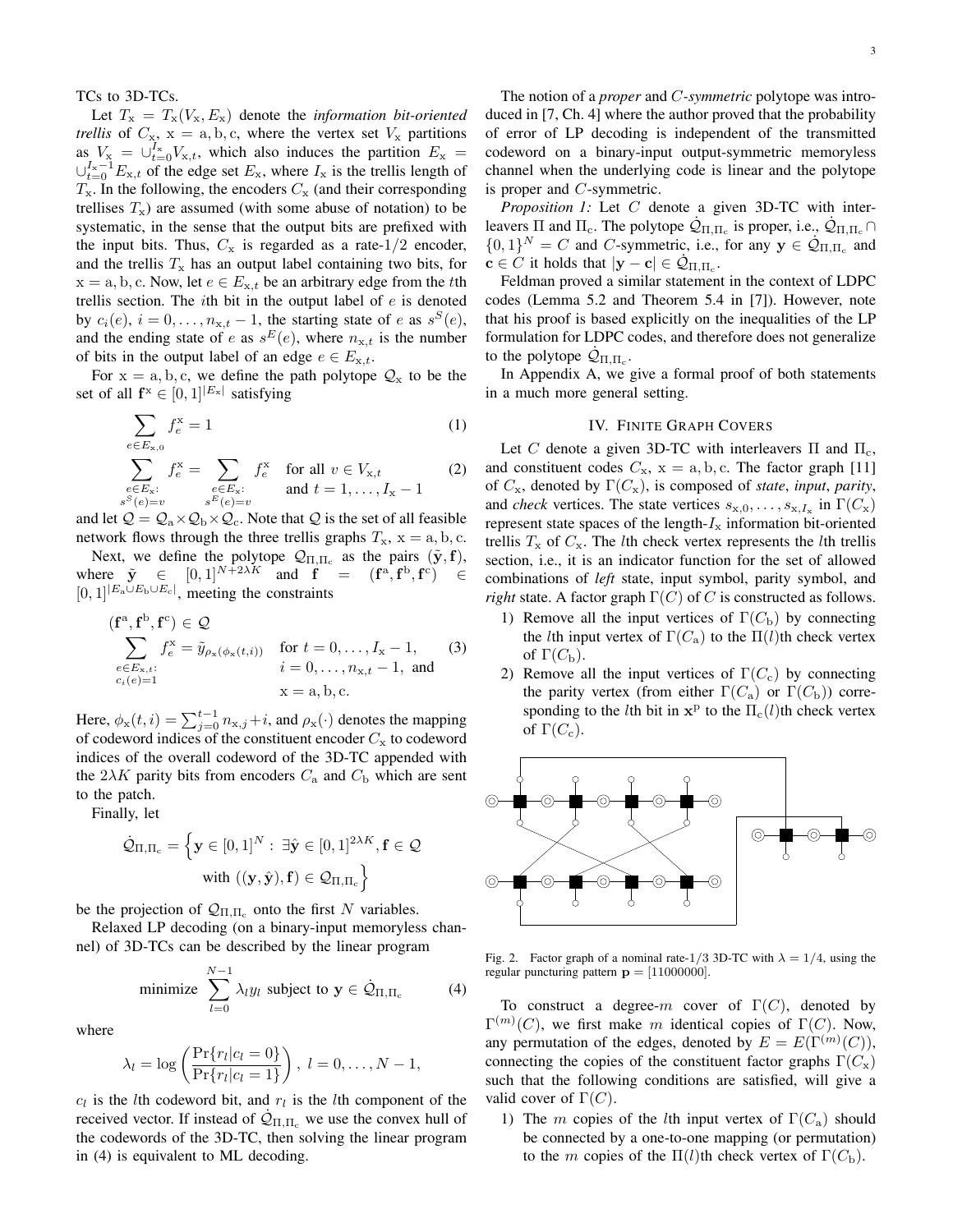



Fig. 3. Degree-2 cover of the factor graph in Fig. 2. The six small rectangular boxes are permutations of size 2 that can be chosen arbitrarily.

2) The m copies of the parity vertex (from either  $\Gamma(C_{a})$ or  $\Gamma(C_{\rm b})$  corresponding to the *l*th bit in  $x^{\rm p}$  should be connected by a permutation to the  $m$  copies of the  $\Pi_c(l)$ th check vertex of  $\Gamma(C_c)$ .

The corresponding code is denoted by  $C^{(m)}$ . Let  $\mathbf{x}^{(m)}$  =  $(x_0^{(0)}, \ldots, x_{N}^{(0)})$  $\overline{x_0^{(0)}}$ , ...,  $x_0^{(m-1)}$ , ...,  $x_{N-1}^{(m-1)}$  $\binom{m-1}{N-1}$  denote a codeword in  $C^{(m)}$ , define

$$
\omega_l(\mathbf{x}^{(m)}) = \frac{|\{i : x_l^{(i)} = 1\}|}{m}
$$

and let  $\boldsymbol{\omega} = \boldsymbol{\omega}(\mathbf{x}^{(m)}) = (\omega_0(\mathbf{x}^{(m)}), \dots, \omega_{N-1}(\mathbf{x}^{(m)}))$ . Now, ω as defined above is said to be a *graph-cover pseudocodeword* of degree m.

*Example 1:* Fig. 2 depicts the factor graph of a nominal rate-1/3 3D-TC with  $\lambda = 1/4$  and input length  $K = 4$ , using the regular puncturing pattern  $p = [11000000]$ . The upper part to the left is the factor graph of  $C_a$ , the lower part to the left is the factor graph of  $C<sub>b</sub>$ , and the right part is the factor graph of  $C_c$ . The black squares in the graph are check vertices corresponding to trellis sections. The single circles are input and parity vertices, and the double circles are state vertices. Fig. 3 depicts a degree-2 cover of the factor graph from Fig. 2. The six small rectangular boxes are permutations of size 2 that can be chosen arbitrarily.

*Proposition 2:* The following statements are true:

- 1) The points in  $\dot{Q}_{\Pi,\Pi_c} \cap \mathbb{Q}^N$  are in one-to-one correspondence with  $\mathcal{P}_{\Pi,\Pi_c}$ , where  $\mathbb Q$  is the set of rational numbers and  $\mathcal{P}_{\Pi,\Pi_c}$  is the set of all graph-cover pseudocodewords from all finite graph covers of the 3D-TC factor graph.
- 2) All vertices of  $\mathcal{Q}_{\Pi,\Pi_c}$  have rational entries.

A similar result was proved in [9] for LDPC codes. We give a formal proof for the case of 3D-TCs in Appendix B. It is inspired by the one in [9], but is a bit more involved because pseudocodewords are defined only indirectly by a linear image of the polytope Q. Note that our proof does not depend on the detailed set-up of 3D-TCs, so it can be extended to all sorts of turbo-like coding schemes.

When decoding 3D-TCs by solving the linear program in (4), there is always a vertex of  $\dot{Q}_{\Pi,\Pi_c}$  at which the optimum value is attained. We can therefore assume that the LP decoder always returns a vertex and hence, by Proposition 2, a (graphcover) pseudocodeword. Furthermore, the pseudoweight on the AWGN channel of a nonzero pseudocodeword  $\omega$  is defined as [9], [21]

$$
w^{\text{AWGN}}(\omega) = \frac{\|\omega\|_1^2}{\|\omega\|_2^2} = \frac{\left(\sum_{l=0}^{N-1} \omega_l\right)^2}{\sum_{l=0}^{N-1} \omega_l^2}
$$
(5)

where  $\|\cdot\|_q$  is the  $\ell_q$ -norm of a vector.

*Proposition 3:* Let C denote a given 3D-TC with interleavers  $\Pi$  and  $\Pi_c$ . For any pseudocodeword  $\omega$ , the support set  $\chi(\omega)$  of  $\omega$ , i.e., the index set of the nonzero coordinates, is a stopping set according to [4, Def. 1]. Conversely, for any stopping set  $S = S(\Pi, \Pi_c)$  of the 3D-TC there exists a pseudocodeword  $\omega$  with support set  $\chi(\omega) = S$ .

*Proof:* This result can be proved in the same manner as the corresponding result for conventional TCs [10, Lem. 2]. The proof given in [10] is based on the linearity of the subcodes  $\bar{C}_a$  and  $\bar{C}_b$  (from the stopping set definition in [10, Def. 1]). For 3D-TCs the same proof applies using the linearity of all the three subcodes  $\hat{C}_{\rm a}$ ,  $\hat{C}_{\rm b}$ , and  $\hat{C}_{\rm c}$  from [4, Def. 1].

As a consequence of Proposition 3, it follows that  $w_{\min}^{\text{AWGN}}$ of C is upper-bounded by the  $h_{\min}$  of C.

We remark that the  $d_{\min}$  can be computed exactly by solving the *integer* program in (4) with  $\lambda_l = 1$  for all l, with integer constraints on all the flow variables f in (1)–(3), i.e.,  $f_l \in$  $\{0, 1\}$  for all l, and with the constraint  $\sum_{l=0}^{N-1} y_l \geq 1$  to avoid obtaining the all-zero codeword (see [22, Prop. 3.6]). The exact  $d_{\text{min}}$  of 3D-TCs has not been computed before in the literature, but will be computed later in this paper for several codes. For instance, in [3], only estimates of  $d_{\min}$  were provided. Finally, note that the exact  $h_{\min}$  can be computed in a similar manner using *extended trellis modules* in  $T_x$  (see [23] for details).

#### V. ENSEMBLE-AVERAGE PSEUDOWEIGHT ENUMERATORS

In this section, we describe how to compute the *ensembleaverage pseudoweight enumerator* of 3D-TCs for a given graph cover degree m.

Here, we first introduce the concept of a *pseudocodeword vector-weight enumerator (PCVWE)*  $\mathcal{P}_{\mathbf{w},h}^{C_x}$  of the constituent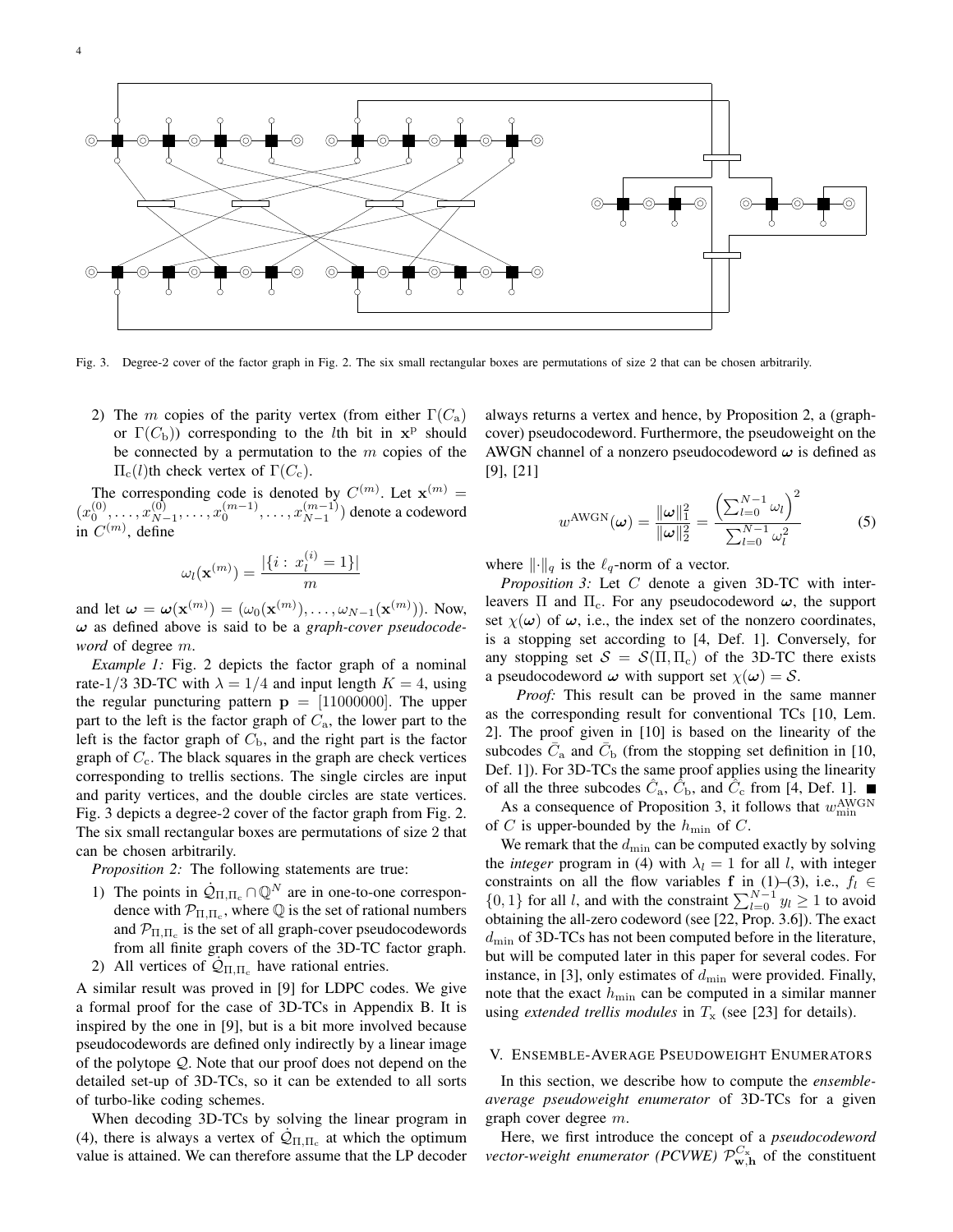code  $C_x$ . In particular,  $\mathcal{P}_{\mathbf{w},\mathbf{h}}^{C_x}$  is the number of *pseudocodewords* in the constituent code  $C_x$ ,  $x = a, b, c$ , of Hamming *vector-weight*  $\mathbf{h} = (h_1, \dots, h_m)$  corresponding to input sequences of Hamming *vector-weight*  $\mathbf{w} = (w_1, \dots, w_m)$ . The pseudocodewords of a constituent code  $C_x$  are obtained as follows. Let  $C_{\rm x}^{(m)}$  denote the degree-m cover of constituent code  $C_x$ , which is obtained by concatenating  $C_x$  by itself m times, i.e.,

$$
C_{\mathbf{x}}^{(m)} = \{ (\mathbf{x}_0, \dots, \mathbf{x}_{m-1}) : \mathbf{x}_i \in C_{\mathbf{x}}, \forall i \in \{0, \dots, m-1\} \}.
$$

Now, let

$$
\mathbf{x}^{(m)} = (x_0^{(0)}, \dots, x_{N_{\mathbf{x}}-1}^{(0)}, \dots, x_0^{(m-1)}, \dots, x_{N_{\mathbf{x}}-1}^{(m-1)})
$$

denote a codeword in  $C_{\text{x}}^{(m)}$ , where  $(x_0^{(i)},...,x_{N_{\text{x}}}^{(i)})$  $\binom{v}{N_{\rm x}-1}$  is a codeword in  $C_x$  for all i,  $0 \le i \le m - 1$ , and  $N_x$  is the block length of Cx. The corresponding *unnormalized* pseudocodeword is

$$
\boldsymbol{\omega}(\mathbf{x}^{(m)}) = \left(\sum_{i=0}^{m-1} x_0^{(i)}, \dots, \sum_{i=0}^{m-1} x_{N_x-1}^{(i)}\right) \tag{6}
$$

where addition is integer addition, which means that each component of a pseudocodeword is an integer between 0 and m. The *j*th component  $h_i$  of the vector-weight  $\mathbf{h} = (h_1, \dots, h_m)$ of the pseudocodeword in (6) is the number of components in the pseudocodeword with value  $i$ , i.e.,

$$
h_j = \left| \left\{ l : \sum_{i=0}^{m-1} x_l^{(i)} = j \text{ and } l \in \{0, \dots, N_{\mathbf{x}} - 1\} \right\} \right|.
$$

The PCVWE of constituent code  $C_x$  can be computed using a nonbinary trellis constructed from the ordinary (information bit-oriented) trellis  $T_x$ . This trellis will be called the *pseudocodeword trellis* and is denoted by  $T_{x,m}^{\text{PC}}$  for constituent code  $C_{\rm x}$ . The procedure to construct  $T_{\rm x,m}^{\rm PC}$  from  $T_{\rm x}$  is described below.

### A. Constructing  $T^{\rm PC}_{\rm x,m}$  From  $T_{\rm x}$

The pseudocodeword trellis  $T_{\text{x},m}^{\text{PC}} = T_{\text{x},m}^{\text{PC}}(V_{\text{x},m}^{\text{PC}}, E_{\text{x},m}^{\text{PC}})$ , where  $V_{x,m}^{\text{PC}}$  is the vertex set and  $E_{x,m}^{\text{PC}}$  is the edge set, can be constructed from the trellis  $T_x$  in the following way. First, define the sets

$$
\tilde{V}_{\mathbf{x},m,t}^{\text{PC}} = \overbrace{V_{\mathbf{x},t} \times V_{\mathbf{x},t} \times \cdots \times V_{\mathbf{x},t}}^{m}
$$
\n
$$
\tilde{E}_{\mathbf{x},m,t}^{\text{PC}} = \left\{ ((v_1^{(0)}, \dots, v_1^{(m-1)}), (v_1^{(0)}, \dots, v_r^{(m-1)})) : (v_1^{(i)}, v_r^{(i)}) \in E_{\mathbf{x},t}, \forall i \in \{0, \dots, m-1\} \right\}
$$

where the time index t runs from 0 to  $I_x$  (resp.  $I_x - 1$ ) for the vertices (resp. edges). The label of an edge  $((v_1^{(0)}$  $\binom{0}{1}, \ldots, \binom{m-1}{1}$  $\binom{(m-1)}{1},\binom{(v_1^{(0)},\ldots,v_r^{(m-1)} )}{k, m, t}$  is the integer sum of the labels of its constituent edges  $(v_1^{(i)})$  $\binom{i}{l}, v_{r}^{(i)} \in E_{x,t}$ for all i,  $0 \le i \le m - 1$ , which makes the trellis (to be constructed below) nonbinary in general.

Let  $\Psi(\cdot)$  denote a permutation that reorders the components of a vertex  $(v^{(0)},...,v^{(m-1)}) \in \tilde{V}^{\text{PC}}_{x,m,t}$  according to their labels in a nondecreasing order. As an example, for  $m = 3$ ,  $\Psi(v_1, v_0, v_2) = (v_0, v_1, v_2)$  and  $\Psi(v_2, v_1, v_0) = (v_0, v_1, v_2)$ , assuming that vertex  $v_i$  has label i. Now, define the vertex set  $V_{x,m,t}^{\text{PC}}$  by expurgating vertices from the vertex set  $\tilde{V}_{x,m,t}^{\text{PC}}$  as follows:

$$
V_{x,m,t}^{\text{PC}} = \left\{ \Psi(v^{(0)}, \dots, v^{(m-1)}) : (v^{(0)}, \dots, v^{(m-1)}) \in \tilde{V}_{x,m,t}^{\text{PC}} \right\}.
$$

The edge set  $E_{x,m,t}^{\text{PC}}$  is defined by expurgating edges from the edge set  $\tilde{E}_{\mathbf{x},m,t}^{\text{PC}}$  as follows:

$$
E_{\mathbf{x},m,t}^{\rm PC} = \{ (\Psi(v_1^{(0)}, \dots, v_1^{(m-1)}), \Psi(v_r^{(0)}, \dots, v_r^{(m-1)})),
$$
  

$$
\forall ((v_1^{(0)}, \dots, v_1^{(m-1)}), (v_r^{(0)}, \dots, v_r^{(m-1)})) \in \tilde{E}_{\mathbf{x},m,t}^{\rm PC} \}
$$

where all duplicated edges (edges with the same left and right vertex and edge label) are expurgated. The final pseudocodeword trellis is constructed by concatenating the trellis sections  $T_{\mathbf{x},m,t}^{\text{PC}} = T_{\mathbf{x},m,t}^{\text{PC}}(V_{\mathbf{x},m,t}^{\text{PC}}, E_{\mathbf{x},m,t}^{\text{PC}}), t = 0, \ldots, I_{\mathbf{x}} - 1.$ 

As an example, in Fig. 4, we show both the standard trellis section  $T_{x,t}$  (on the left) and the pseudocodeword trellis section  $T^{\text{PC}}_{x,m,t}$  for  $m = 2$  (on the right), both being invariant of the time index  $t$ , of the accumulator code with generator polynomial  $1/(1 + D)$ . Note that for the pseudocodeword trellis section there are two edges with labels  $2/1$  and  $0/1$ , respectively, from the middle vertex to the middle vertex.

*Lemma 1:* For  $m = 2$ ,  $|V_{x,m,t}^{\text{PC}}| = |V_{x,t}| + \binom{|V_{x,t}|}{2}$  and  $|E_{\mathbf{x},m,t}^{\rm PC}| = 2|V_{\mathbf{x},t}|^2 + |V_{\mathbf{x},t}|.$ 

*Proof:* See Appendix C.

For a 4-state encoder this means 10 states, and for an 8-state encoder this means 36 states. For an accumulator we only have 3 states as can be seen in Fig. 4 (the right trellis section). Similar formulas for the number of vertices and edges can be derived for  $m > 2$ , but are omitted for brevity here.

Now, we define an *equivalence relation* on the set of pseudocodewords as follows. The pseudocodewords  $\omega_1$  and  $\omega_2$  are said to be *equivalent* if and only if there exists a positive real number  $\Delta$  such that  $\omega_1 = \Delta \cdot \omega_2$ , i.e., they are scaled versions of each other. As a consequence only a single pseudocodeword from an equivalence class can be a vertex of the decoding polytope, which justifies counting equivalence classes only. Running a Viterbi-like algorithm (see Section V-B below for details) on the pseudocodeword trellis  $T_{\text{x},m}^{\text{PC}}$  constructed above, will, in general, count pseudocodewords from the same equivalence class. However, counting pseudocodewords instead of their equivalence classes does not violate the bounding argument of Section V-E below, but may lead to a loose bound. For  $m = 2$ , for instance, these *duplicates* can be removed by a simple procedure which removes all terms of  $\mathcal{P}^{C_x}_{\mathbf{w},\mathbf{h}}$  with vector-weights  $(\mathbf{w}, \mathbf{h}) = ((0, w), (0, h)).$ 

As a final remark, the issue of counting pseudocodewords from the same equivalence class is not considered in [14], [24] in the context of LDPC code ensembles.

## *B.* Computing the PCVWE  $\mathcal{P}_{\mathbf{w},\mathbf{h}}^{C_{\mathbf{x}}}$

The computation of the PCVWE  $\mathcal{P}_{\mathbf{w},h}^{C_x}$  for a constituent code  $C_x$  can be performed (for a given cover degree m) on the corresponding pseudocodeword trellis  $T^{\text{PC}}_{x,m}$ , similarly to the computation (on the trellis  $T_x$ ) of the input-output weight enumerator. The algorithm performs  $I_x$  steps in the trellis.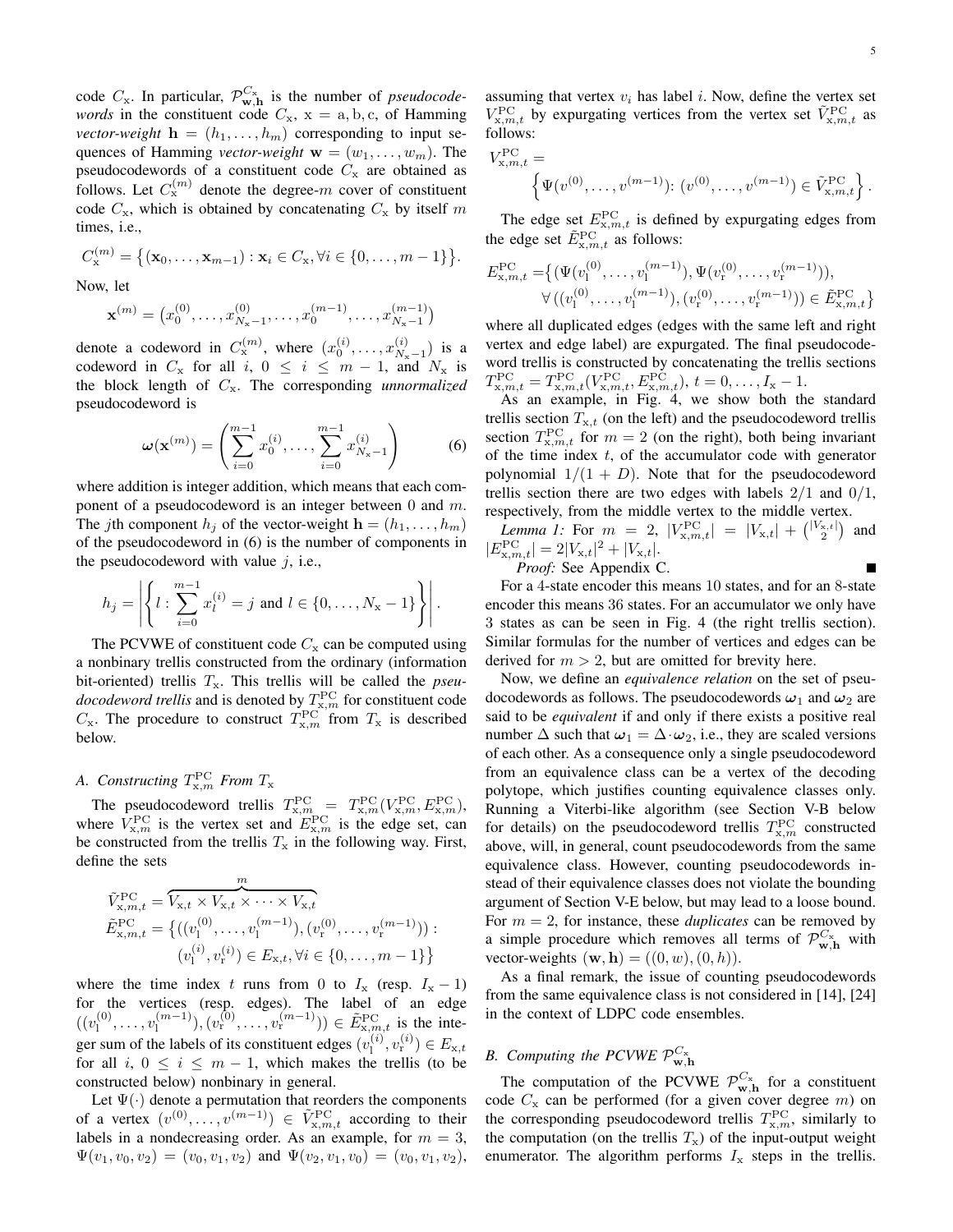

Fig. 4. The standard trellis section  $T_{x,t}$  (on the left) and the pseudocodeword trellis section  $T^{\text{PC}}_{x,m,t}$  (on the right), both being invariant of the time index t, of the accumulator code for  $m = 2$ . Note that for the pseudocodeword trellis section there are two edges with labels  $2/1$  and  $0/1$ , respectively, from the middle vertex to the middle vertex. The vertices of the pseudocodeword trellis section are labeled according to the vertex labeling of the standard trellis section on the left.

At trellis depth  $t$ , and for each state  $s$ , it computes the partial enumerator  $\mathcal{P}_{\mathbf{w},\mathbf{h}}^{C_{\mathbf{x}}}(t,s)$  giving the number of paths in the trellis merging to state  $s$  at trellis depth  $t$  with input vector-weight w and output vector-weight **h**. In particular,  $\mathcal{P}_{\mathbf{w},\mathbf{h}}^{C_{\mathbf{x}}}(t,s)$  is computed from  $\mathcal{P}_{\mathbf{w},h}^{C_x}(t-1,s^S(e))$  by considering all edges  $e = (s^S(e), s^E(e))$  from starting state  $s^S(e)$  (at time  $t-1$ ) to ending state  $s^E(e) = s$  (at time t) according to the dynamic programming principle. Finally,  $\mathcal{P}_{\mathbf{w},\mathbf{h}}^{C_{\mathbf{x}}} = \mathcal{P}_{\mathbf{w},\mathbf{h}}^{C_{\mathbf{x}}}(I_{\mathbf{x}},s_0)$ , where  $s_0$  denotes the all-zero state.

The number of required computations per trellis section is  $|E_{\mathbf{x},m,t}^{\rm PC}| \cdot w_{\rm max}^m \cdot h_{\rm max}^m$ , where  $t = 0, \ldots, I_{\mathbf{x}} - 1$  and  $w_{\text{max}}$  (resp.  $h_{\text{max}}$ ) is the maximum entry of w (resp. h) that we consider. Note that the computational complexity and the memory requirements scale exponentially with the cover degree  $m$  ( $m = 1$  corresponds to the codeword input-output weight enumerator).

#### *C. Average Pseudoweight Enumerator With Random Puncturing Pattern* p

We assume a random puncturing pattern for p. In particular, the puncturing patterns are sampled uniformly at random from the ensemble of puncturing patterns p with a fraction of λ ones. Now, using the concept of *uniform interleaver*, the ensemble-average pseudocodeword input-output vector-weight enumerator is

$$
\bar{\mathcal{P}}_{\mathbf{w},\mathbf{h}} = \sum_{\mathbf{q},\mathbf{q}_a,\mathbf{n}} \frac{\mathcal{P}_{\mathbf{w},\mathbf{q}_a}^{C_a} \mathcal{P}_{\mathbf{w},\mathbf{q}-\mathbf{q}_a}^{C_b}}{\binom{[m]}{m} \binom{[m]}{m} \binom{2K-\sum_{i=1}^m q_i}{2\lambda K - \sum_{i=1}^m n_i}} \mathcal{P}_{\mathbf{n},\mathbf{h}-\mathbf{w}-\mathbf{q}+\mathbf{n}}^{C_c}
$$
\n
$$
\times \frac{\left[\prod_{i=1}^m \binom{q_i}{n_i}\right] \binom{2K-\sum_{i=1}^m q_i}{2\lambda K}}{\binom{2K}{2\lambda K}} \frac{\mathcal{P}_{\mathbf{n},\mathbf{h}-\mathbf{w}-\mathbf{q}+\mathbf{n}}^{C_a}}{\binom{2\lambda K}{n_1, n_2, \dots, n_m}}
$$
\n(7)

where  $\bar{\mathcal{P}}_{w,h}$  gives the average number (over all interleavers) of unnormalized pseudocodewords of input vector-weight w and output vector-weight h. In (7),

$$
\binom{K}{w_1, w_2, \dots, w_m} = \frac{K!}{w_1! \cdots w_m! (K - \sum_{i=1}^m w_i)!},
$$

 $q_a$  is the output vector-weight from the constituent code  $C_a$ , q is the total output vector-weight from the outer turbo code, and  $\bf{n}$  is input vector-weight for the inner constituent code  $C_{\rm c}$ .

We remark that (7) can be seen as a nonbinary version of [3, Eq. (2)].

Now, the ensemble-average pseudoweight enumerator on channel  $H$  is

$$
\bar{\mathcal{P}}^{\mathcal{H}}_{w} = \sum_{\mathbf{w}} \sum_{\substack{\mathbf{h}: \\ w^{\mathcal{H}}(\mathbf{h}) = w}} \bar{\mathcal{P}}_{\mathbf{w}, \mathbf{h}}
$$

where  $w^{\mathcal{H}}(\mathbf{h})$  is the weight metric on H. For instance, if H is the AWGN channel, then

$$
w^{\mathcal{H}}(\mathbf{h}) = \left(\sum_{j=1}^{m} j \cdot h_j\right)^2 / \sum_{j=1}^{m} j^2 \cdot h_j
$$

and if H is the binary erasure channel, then  $w^{\mathcal{H}}(\mathbf{h})$  =  $\sum_{j=1}^m h_j$ .

#### *D. Average Pseudoweight Enumerator With Regular Puncturing Pattern* p

In a similar fashion as for the case with a random puncturing pattern  $p$ , we can modify  $[3, Eq. (3)]$  to arrive at a similar expression (to (7)) for the ensemble-average pseudocodeword input-output vector-weight enumerator. Details are omitted for brevity.

#### *E. Finite-Length Minimum Pseudoweight Analysis*

The ensemble-average pseudoweight enumerator  $\bar{\mathcal{P}}_w^{\mathcal{H}}$  can be used to bound the minimum pseudoweight on  $H$ , denoted by  $w_{\min}^{\mathcal{H}}$ , of the 3D-TC ensemble in the finite-length regime. In particular, the probability that a code randomly chosen from the ensemble has minimum pseudoweight  $w_{\min}^{\mathcal{H}} < \bar{w}$  on  $\mathcal{H}$  is upper-bounded by [25]

$$
\Pr(w_{\min}^{\mathcal{H}} < \bar{w}) \le \sum_{w > 0}^{\le \bar{w}} \bar{\mathcal{P}}_w^{\mathcal{H}}.\tag{8}
$$

The upper bound in (8) can be used to obtain a probabilistic lower bound on the minimum pseudoweight of a code ensemble. For a fixed value of  $\epsilon$ , where  $\epsilon$  is any positive value between 0 and 1, we define the probabilistic lower bound with probability  $\epsilon$ , denoted by  $w_{\min, \text{LB}, \epsilon}^{\mathcal{H}}$ , to be the largest real number  $\bar{w}$  such that the right-hand side of (8) is at most  $\epsilon$ . This guarantees that  $Pr(w_{\min}^{\mathcal{H}} \ge \bar{w}) \ge 1 - \epsilon$ .

#### VI. SEARCHING FOR THE MINIMUM PSEUDOWEIGHT

In this section, we present an efficient heuristic to search for low-weight pseudocodewords of 3D-TCs. We use the recently published improved minimum pseudoweight estimation algorithm by Chertkov and Stepanov [12]. In the following, we review that algorithm, restated for 3D-TCs and in a more convenient language.

Recall that the determination of  $w_{\text{min}}^{\text{AWGN}}$  amounts to minimizing (5) over all nonzero vertices of  $\mathcal{Q}_{\Pi,\Pi_c}$ . Some important observations allow us to state an equivalent but simpler problem.

Koetter and Vontobel [26] already noted that

$$
w_{\min}^{\text{AWGN}} = \min_{\boldsymbol{\omega} \in \text{conic}(\dot{\mathcal{Q}}_{\Pi, \Pi_c}) \setminus \{\mathbf{0}\}} w^{\text{AWGN}}(\boldsymbol{\omega}) \tag{9}
$$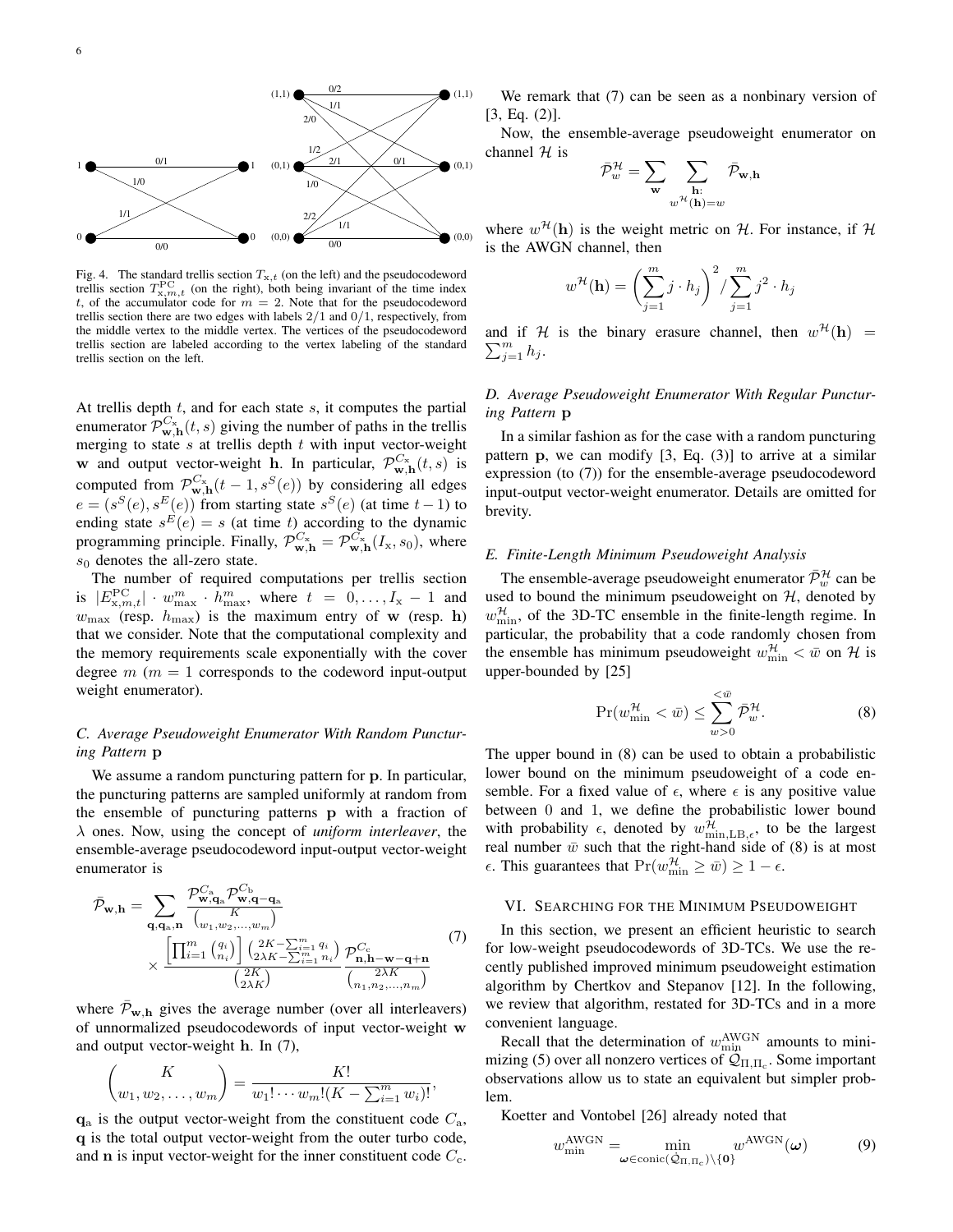where  $\text{conic}(\dot{Q}_{\Pi,\Pi_c})$  is the conic hull of  $\dot{Q}_{\Pi,\Pi_c}$  (also termed the fundamental cone). The statement follows immediately from the fact that  $w^{\text{AWGN}}(\omega) = w^{\text{AWGN}}(\tau \omega)$  for any pseudocodeword  $\omega$  and for all  $\tau > 0$ . The same property allows us to further restrict the search region to the conic section

$$
\mathcal{F}_{\rm sec} = {\rm conic}(\dot{\mathcal{Q}}_{\Pi,\Pi_c}) \cap \{\boldsymbol{\omega}:~ \|\boldsymbol{\omega}\|_1 = 1\}
$$

because every nonzero pseudocodeword may be scaled to satisfy the normalizing condition without changing the pseudoweight. The benefit of this step is twofold: First, in contrast to (9) the domain of optimization now is a polytope that can be stated explicitly by means of (in)equalities. Secondly, minimizing the pseudoweight  $w^{\text{AWGN}}(\omega) = ||\omega||_1^2/||\omega||_2^2$  now is equivalent to maximizing  $\|\omega\|_2^2$ , since the numerator is constant on  $\mathcal{F}_{\text{sec}}$ .

We are thus in the situation of maximizing a convex function  $(\Vert \cdot \Vert_2^2)$  on a convex polytope. While this is an NP-hard problem in general, the following heuristic proposed in [12] gives very good results in practice.

For  $\omega \in \mathcal{F}_{\text{sec}}$ ,  $\|\omega\|_2^2 = \|\omega - 1/N\|_2^2 + \frac{1}{N}$ , where  $1/N =$  $(1, \ldots, 1)/N$ , i.e., our goal is to maximize, within  $\mathcal{F}_{\text{sec}}$ , the distance to the central point  $1/N$  (the constant  $\frac{1}{N}$  does not affect maximization). Chertkov and Stepanov proposed to first generate a random point  $\omega^{(0)} \neq 1/N$  on  $\mathcal{F}_{\text{sec}}$ , serving as the initial search direction. Then, the linear program

$$
\boldsymbol{\omega}^{(i+1)} = \arg \max (\boldsymbol{\omega}^{(i)} - \mathbf{1}/N) \boldsymbol{\omega}^T
$$
 subject to  $\boldsymbol{\omega} \in \mathcal{F}_{\text{sec}}$ 

where  $(\cdot)^T$  denotes the transpose of its argument, is solved iteratively until the stopping criterion  $\omega^{(i+1)} = \omega^{(i)}$  is reached. In each iteration,  $\|\boldsymbol{\omega}^{(i)} - \boldsymbol{1}/N\|_1$  increases and therefore  $\|\boldsymbol{\omega}^{(i)} - \mathbf{1}/N\|_2$  increases as well, and the result is a local maximum. The search is repeated for an arbitrary number of times in different random directions.

In the case of LDPC codes which are covered in [12], an explicit description of the polytope in question by means of inequalities is available, thus the fundamental cone can be described explicitly as well by omitting those inequalities which are not tight at  $\omega = 0$  [26]. This is however not the case for the polytope  $\mathcal{Q}_{\Pi,\Pi_c}$  which is only implicitly given as the projection of  $Q_{\Pi,\Pi_c}$  onto y. Instead, as we will now show, the cone can be obtained by dropping upper bound constraints on all variables while ensuring that the total flow is equal on all three trellis graphs.

For  $x = a, b, c$ , let  $\mathcal{Q}_x^{\tau}$  be defined as the set of all  $f^x \in$  $\mathbb{R}_{\geq 0}^{|E_{\rm x}|}$ , where  $\mathbb R$  is the real numbers, satisfying (2) and the following modified version of (1):

$$
\sum_{e \in E_{\mathbf{x},0}} f_e^{\mathbf{x}} = \tau
$$

and let

$$
\mathcal{F}=\left\{\mathbf{f}=(\mathbf{f}^a,\mathbf{f}^b,\mathbf{f}^c):\ \exists\tau>0:\ \mathbf{f}^x\in\mathcal{Q}^\tau_x\text{ for }x=a,b,c\right\}
$$

which is, like  $Q$ , the set of all network flows in the trellis graphs, but now with an arbitrary positive total flow  $\tau$  instead of 1. Analogously to  $\mathcal{Q}_{\Pi,\Pi_{c}}$ , we define  $\mathcal{F}_{\Pi,\Pi_{c}}$  as the set of  $(\tilde{\mathbf{y}}, \mathbf{f})$  where  $\tilde{\mathbf{y}} \in \mathbb{R}_{\geq 0}^{N+2\lambda K}$  and  $\mathbf{f} = (\mathbf{f}^{\text{a}}, \mathbf{f}^{\text{b}}, \mathbf{f}^{\text{c}}) \in \mathcal{F}$  and

*Lemma 2:* Let  $\dot{\mathcal{F}}_{\Pi,\Pi_c}$  be the projection of  $\mathcal{F}_{\Pi,\Pi_c}$  onto the first N variables. Then,  $\dot{\mathcal{F}}_{\Pi,\Pi_c} = \text{conic}(\dot{\mathcal{Q}}_{\Pi,\Pi_c})$ .

*Proof:* See Appendix D.

#### VII. NUMERICAL RESULTS

In this section, we present some numerical results when the interleaver pair  $(\Pi, \Pi_c)$  is taken from the set of all possible interleaver pairs, and when it is taken from the set of pairs of quadratic permutation polynomials (QPPs) over integer rings. Permutation polynomial based interleavers over integer rings for conventional TCs were first proposed in [27]. These interleavers are fully algebraic and *maximum contention-free* [28], which makes them very suitable for parallel implementation in the turbo decoder. QPP-based interleavers for conventional TCs were also recently adopted for the 3GPP LTE standard [20]. We remark that for the results below,  $\lambda = 1/4$  and the regular puncturing pattern  $p = [11000000]$  are assumed. As shown in [3],  $\lambda = 1/4$  gives a suitable trade-off between performance in the waterfall and error floor regions. Finally, we emphasize that all the numerical estimates of the  $d_{\min}$  and  $w_{\text{min}}^{\text{AWGN}}$  given below are actually also upper bounds on the exact values.

#### *A. Ensemble-Average Results for*  $K = 128$  *and*  $R = 1/3$

In Fig. 5, we present the exact  $d_{\min}$  and an estimate of  $w_{\text{min}}^{\text{AWGN}}$  (which is also an upper bound), denoted by  $\hat{w}_{\min}^{\text{AWGN}}$ , of unpunctured 3D-TCs with  $K = 128$  and with 100 randomly selected pairs of interleavers  $(\Pi, \Pi_c)$  (blue plus signs). The corresponding results with QPP-based interleaver pairs (and with no constraints on the inverse polynomials) are also displayed (green x-marks). For all codes, except 11, the estimated  $w_{\min}^{\text{AWGN}}$  is at most equal to the  $d_{\min}$ . The values of  $w_{\min}^{\text{AWGN}}$  were estimated using the algorithm from [13] (which is straightforward to apply to 3D-TCs) with a signal-to-noise ratio (SNR) of 2.0 dB and 500 evaluations of the algorithm, while the  $d_{\min}$  was computed exactly as described in the second paragraph following the proof of Proposition 3. Note that when the  $d_{\min}$  is strictly smaller than the estimated  $w_{\min}^{\text{AWGN}}$  (points above the diagonal line), the estimation algorithm from [13] was unable to provide an estimate that beats the trivial upper bound provided by Proposition 3. From the figure, it follows that QPPs give *better codes* (can provide a higher  $d_{\min}$  and a higher  $\hat{w}_{\min}^{\text{AWGN}}$ ), and that  $w_{\min}^{\text{AWGN}}$  is strictly lower than  $d_{\min}$  for most codes when the  $d_{\min}$  is large. As a side remark, the algorithm from Section VI gives slightly worse results (the average  $\hat{w}_{\text{min}}^{\text{AWGN}}$ increases by approximately 0.05) than with the algorithm from [13] with the same number of runs (500) per instance. However, the algorithm from Section VI is significantly faster.

## B. Exhaustive/Random Search Optimizing  $w_{\text{min}}^{\text{AWGN}}$

In this subsection, we present the results of a computer search for pairs of QPPs with a quadratic inverse for  $K = 128$ ,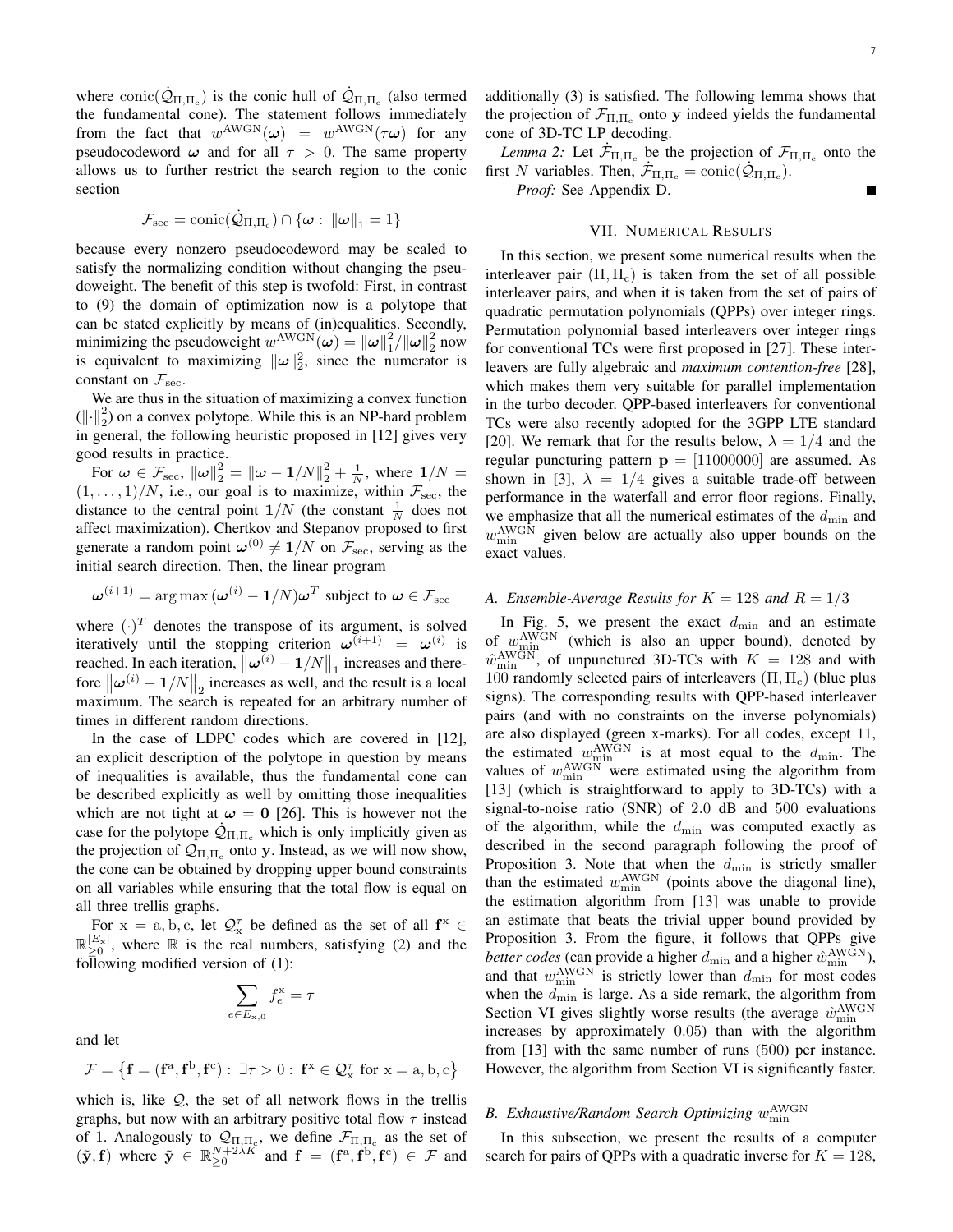

Fig. 5. *Estimated*  $w_{\min}^{\text{AWGN}}$ , using the algorithm from [13] (which is *straightforward to apply to 3D-TCs), and exact* dmin *for 3D-TCs with* 100 *randomly selected pairs of interleavers (blue plus signs) and with* 100 *randomly selected pairs of QPP-based interleavers (green x-marks). The diagonal line gives the trivial upper bound of* dmin *on* wAWGN min *provided by Proposition 3.*  $K = 128$  *and*  $R = 1/3$ *.* 

256, and 320 for unpunctured  $R = 1/3$  3D-TCs. The objective of the search was to find pairs of QPPs giving a large estimated  $w_{\min}^{\text{AWGN}}$ . To speed up the search, an adaptive threshold on the minimum AWGN pseudoweight  $w_{\min}^{\text{AWGN}}$  was set in the search, in the sense that if a pseudocodeword of AWGN pseudoweight smaller than the threshold was found, then this particular candidate pair of QPPs was rejected.

For  $K = 128$ , we performed an exhaustive search over all  $2^{17}$  pairs of QPPs (with a quadratic inverse). The minimum AWGN pseudoweight was estimated using the algorithm from [13] (which is straightforward to apply to 3D-TCs) with an SNR of 1.7 dB and 500 evaluations of the algorithm. In Fig. 6, we plot the exact  $d_{\min}$  (red circles), the exact  $h_{\min}$  (green x-marks), and  $\hat{w}_{\min}^{\text{AWGN}}$  (blue plus signs) of the 75 3D-TCs with the best  $\hat{w}_{\min}^{\text{AWGN}}$ . For each point in the figure, the xcoordinate is the sample index (the results are ordered by increasing  $d_{\min}$ ), while the y-coordinate is either the exact  $d_{\min}$ , the exact  $h_{\min}$ , or  $\hat{w}_{\min}^{\text{AWGN}}$ . From the figure, we observe that the best  $w_{\min}^{\text{AWGN}}$  (which is at most 30.2139) is strictly smaller than the best possible  $d_{\min}$  or  $h_{\min}$ . The best possible  $d_{\text{min}}$  was established to be 38 (exhaustive search), and for this particular code  $h_{\min} = 36$ , but the estimate of  $w_{\min}^{\text{AWGN}}$  is not among the 75 best; it is only 29.6042 (see Table I which shows the results of an exhaustive/random search optimizing the  $d_{\text{min}}$  for pairs of QPPs with a quadratic inverse).

For  $K = 256$ , only a partial search has been conducted. The largest found value for  $\hat{w}^{\text{AWGN}}_{\text{min}}$ , after taking about 180000 samples, which is close to 17% of the whole space, is 43.0335. As for  $K = 128$ , the minimum AWGN pseudoweight was estimated using the algorithm from [13] (which is straightforward to apply to 3D-TCs) with an SNR of 1.7 dB and 500 evaluations of the algorithm.

For  $K = 320$ , we again performed an exhaustive search over the  $2^{18}$  pairs of QPPs with a quadratic inverse. This time we used the algorithm presented in Section VI with 500 itera-



Fig. 6. *Exact*  $d_{\min}$  (red circles), exact  $h_{\min}$  (green x-marks), and  $\hat{w}_{\min}^{\text{AWGN}}$  (blue plus signs) of the 75 best (in terms of  $\hat{w}_{\min}^{\text{AWGN}}$ ) QPP-based interleaver pairs for the 3D-TC with input block lengt

tions per code. The largest estimated minimum pseudoweight  $\hat{w}_{\text{min}}^{\text{AWGN}}$  that we found was 46.0612, which is considerably larger than that for the code in Table I (which shows the results of an exhaustive/random search optimizing the  $d_{\text{min}}$  for pairs of QPPs with a quadratic inverse).

#### *C. Exhaustive/Random Search Optimizing* dmin

We also performed an exhaustive/random search optimizing the  $d_{\text{min}}$  for pairs of QPPs with a quadratic inverse for selected values of K for unpunctured  $R = 1/3$  3D-TCs. For  $K = 128$ , 160, 192, and 208, the search was exhaustive, in the sense that each pair of interleavers was looked at. In the search, the  $d_{\text{min}}$  was estimated using the triple impulse method [29]. The results are given in Table I for selected values of  $K$ , where  $f(x) = f_1x + f_2x^2 \pmod{K}$  generates the TC interleaver,  $\tilde{f}(x) = \tilde{f}_1 x + \tilde{f}_2 x^2$  (mod  $N_c$ ) generates the permutation in the patch, and  $\hat{d}_{\text{min}}$  and  $\hat{w}_{\text{min}}^{\text{AWGN}}$  denote the estimated  $d_{\text{min}}$  and the estimated  $w_{\min}^{\text{AWGN}}$ , respectively. The estimates of  $w_{\min}^{\text{AWGN}}$ were obtained by using the algorithm from [13] (which is straightforward to apply to 3D-TCs) with SNR and number of evaluations of the algorithm given in the ninth and tenth column of the table, respectively. Finally, we remark that the codes in the first and second rows, for  $K = 128$  and 160, are  $d_{\text{min}}$ -optimal, in the sense that there does not exist any pair of QPPs (with a quadratic inverse) giving a  $d_{\text{min}}$  strictly larger than 38 and 42, respectively, for the unpunctured 3D-TC.

#### *D. Ensemble-Average Results for Various K and*  $R = 1/3$

In Fig. 7, we present the average estimated (now using the algorithm from Section VI) minimum AWGN pseudoweight of 3D-TCs for  $K = 128, 160, 192, 208, 256, 320, 512,$ 640, 768, 1024, and 1504. Both random interleaver pairs and QPP-based (with a quadratic inverse) interleaver pairs have been considered. In both cases, we generated 40 interleaver pairs of each size. For each code we ran  $K/10$  trials of the estimation algorithm described in Section VI. From Fig. 7, we observe that the average  $\hat{w}_{\min}^{\text{AWGN}}$  grows with K for both random interleaver pairs and QPP-based interleaver pairs. For all values of K, as expected, the average  $\hat{w}_{\min}^{\text{AWGN}}$  is higher for QPP-based interleaver pairs than for random interleaver pairs. As a comparison, we have also plotted the corresponding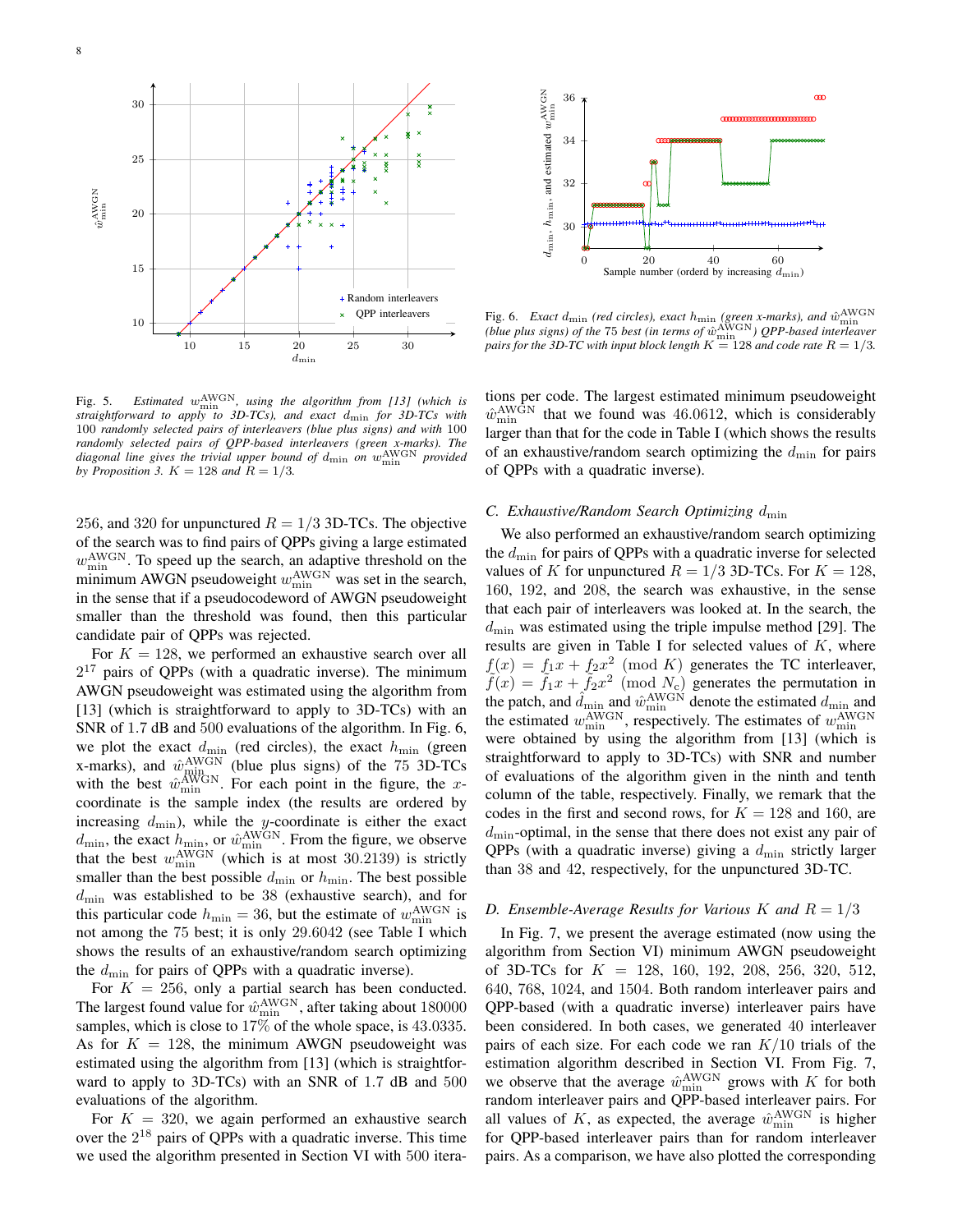TABLE I RESULTS FROM AN EXHAUSTIVE/RANDOM SEARCH FOR PAIRS OF QPPS WITH  $\lambda = 1/4$ , BOTH WITH A QUADRATIC INVERSE, IN WHICH THE FIRST  $QPP~f(x)=f_1x+f_2x^2\pmod{K}$  Generates the TC Interleaver and the Second QPP  $\tilde{f}(x)=\tilde{f}_1x+\tilde{f}_2x^2\pmod{N_c}$  Generates the PERMUTATION IN THE PATCH. MOREOVER, TERMS LIKE "SNR" ARE EXPLAINED IN THE TEXT

| К                | $f_1$ | f2  | $N_c$ | $f_1$ | $f_2$ | $d_{\min}$      | $\hat{w}^{\text{AWGN}}_{\text{min}}$ | <b>SNR</b>       | Evaluations |
|------------------|-------|-----|-------|-------|-------|-----------------|--------------------------------------|------------------|-------------|
| 128 <sup>a</sup> | 55    | 96  | 64    | 9     | 16    | 38 <sup>b</sup> | 29.6042                              | $2.0 \text{ dB}$ | 2000        |
| 160 <sup>a</sup> | 131   | 60  | 80    | 9     | 20    | $42^b$          | 30.0000                              | $1.7 \text{ dB}$ | 500         |
| 192 <sup>a</sup> | 35    | 24  | 96    | 11    | 12    | 46              | 32.9046                              | $1.7 \text{ dB}$ | 500         |
| 208 <sup>a</sup> | 165   | 182 | 104   | 37    | 26    | 49              | 36.3370                              | $1.7 \text{ dB}$ | 500         |
| 256              | 239   | 192 | 128   | 37    | 32    | 52              | 42.7816                              | $1.7 \text{ dB}$ | 500         |
| 320              | 183   | 280 | 160   | 57    | 20    | 58              | 41.3818                              | $1.7 \text{ dB}$ | 500         |
| 512 <sup>c</sup> | 175   | 192 | 256   | 15    | 192   | 67              | 45.5872                              | $2.0 \text{ dB}$ | 500         |

<sup>a</sup> Exhaustive search, which implies that the corresponding  $\hat{d}_{\text{min}}$  is an upper bound on the optimum  $d_{\text{min}}$  (the true optimum  $d_{\text{min}}$  when the estimate  $\hat{d}_{\text{min}}$ is exact) for this input block length. <sup>*b*</sup> This is the exact  $d_{\text{min}}$ , and we can observe a large gap between  $d_{\text{min}}$  and  $w_{\text{min}}^{\text{AWGN}}$ . <sup>*c*</sup> The QPPs are taken from [3].

theoretical values  $w_{\text{min, LB},0.5}^{\text{AWGN}}$  from Section V (using (8)) for graph cover degree 2. Also, for comparison, we have plotted the corresponding lower bounds on the  $d_{\min}$  and the  $h_{\min}$ using a similar ensemble analysis as the one from Section V. For details, we refer the interested reader to [3], [4]. Note that the curves coincide for small values of  $K$ . The reason that the curve for the probabilistic lower bound on  $w_{\min}^{\text{AWGN}}$  of the 3D-TC ensemble is higher than the corresponding curve for  $h_{\min}$  is that the cover degree is limited to  $m = 2$ . In general, the pseudocodewords with support set equal to a small-size stopping set which is not a codeword have a cover degree which is quite large. We would expect that the curve for the probabilistic lower bound on  $w_{\min}^{\text{AWGN}}$  of the 3D-TC ensemble go further down for  $m$  larger than 2. However, it is currently unfeasible to do the actual computations for larger values of  $m$  (both the computational complexity and the memory requirements scale exponentially with  $m$ ). For ease of computation we have used random puncturing patterns p to compute the curves, while the estimated average values are for regular patterns which in general give better results.

#### VIII. CONCLUSION

In this work, we performed a minimum pseudoweight analysis of pseudocodewords of (relaxed) LP decoding of 3D-TCs, adapting the LP relaxation proposed by Feldman in his thesis for conventional TCs. We proved that the 3D-TC polytope is proper and C-symmetric, and made a connection to finite graph covers of the 3D-TC factor graph. This connection was used to show that the support set of any pseudocodeword is a stopping set (as defined in [4, Def. 1]), and enabled a finite-length minimum pseudoweight analysis. Furthermore, an explicit description of the fundamental cone of the 3D-TC polytope was given. Finally, both a theoretical and an extensive numerical study of the minimum AWGN pseudoweight of small-to-medium block length 3D-TCs was presented, which showed that 1) typically (i.e., in most cases) when the  $d_{\min}$  and/or the  $h_{\min}$  is high,  $w_{\min}^{\text{AWGN}}$  is strictly smaller than both the  $d_{\min}$  and the  $h_{\min}$  for these codes, and 2) that  $w_{\min}^{\text{AWGN}}$  grows with the block length, at least for small-to-medium block lengths. For instance, the exhaustive



Fig. 7. The average estimated minimum AWGN pseudoweight for 3D-TCs for different information block lengths K, both for QPP-based (with a QPP inverse) and random interleaver pairs. The lower curves show the probabilistic lower bounds on  $d_{\text{min}}$ ,  $w_{\text{min}}^{\text{AWGN}}$ , and  $h_{\text{min}}$  of the 3D-TC ensemble (for cover degrees of at most  $m = 2$ ).

search for  $K = 128$  over the entire class of QPP-based interleaver pairs (with a quadratic inverse) revealed that the best minimum AWGN pseudoweight is strictly smaller than the best minimum/stopping distance. It is expected that the  $w_{\text{min}}^{\text{AWGN}}$  will dominate the decoding performance for high SNRs.

#### APPENDIX A

#### PROOF OF PROPOSITION 1

We first prove a more general result and then show how it applies to our case.

*Lemma 3:* Let  $C_{\delta}$ ,  $\delta = 1, \ldots, \Delta$ , be linear block codes of the same length N and let  $C = \bigcap_{\delta=1}^{\Delta} C_{\delta}$ . Then,

1) conv $(C_{\delta})$  is proper and  $C_{\delta}$ -symmetric for all  $\delta$ , and

2)  $\bigcap_{\delta=1}^{\Delta} \text{conv}(\hat{C}_{\delta})$  is proper and C-symmetric.

*Proof:* 1) The convex hull conv $(C_{\delta})$  is proper because all codewords are by definition vertices of the polytope. Moreover, because no vertex of the unit hypercube is the convex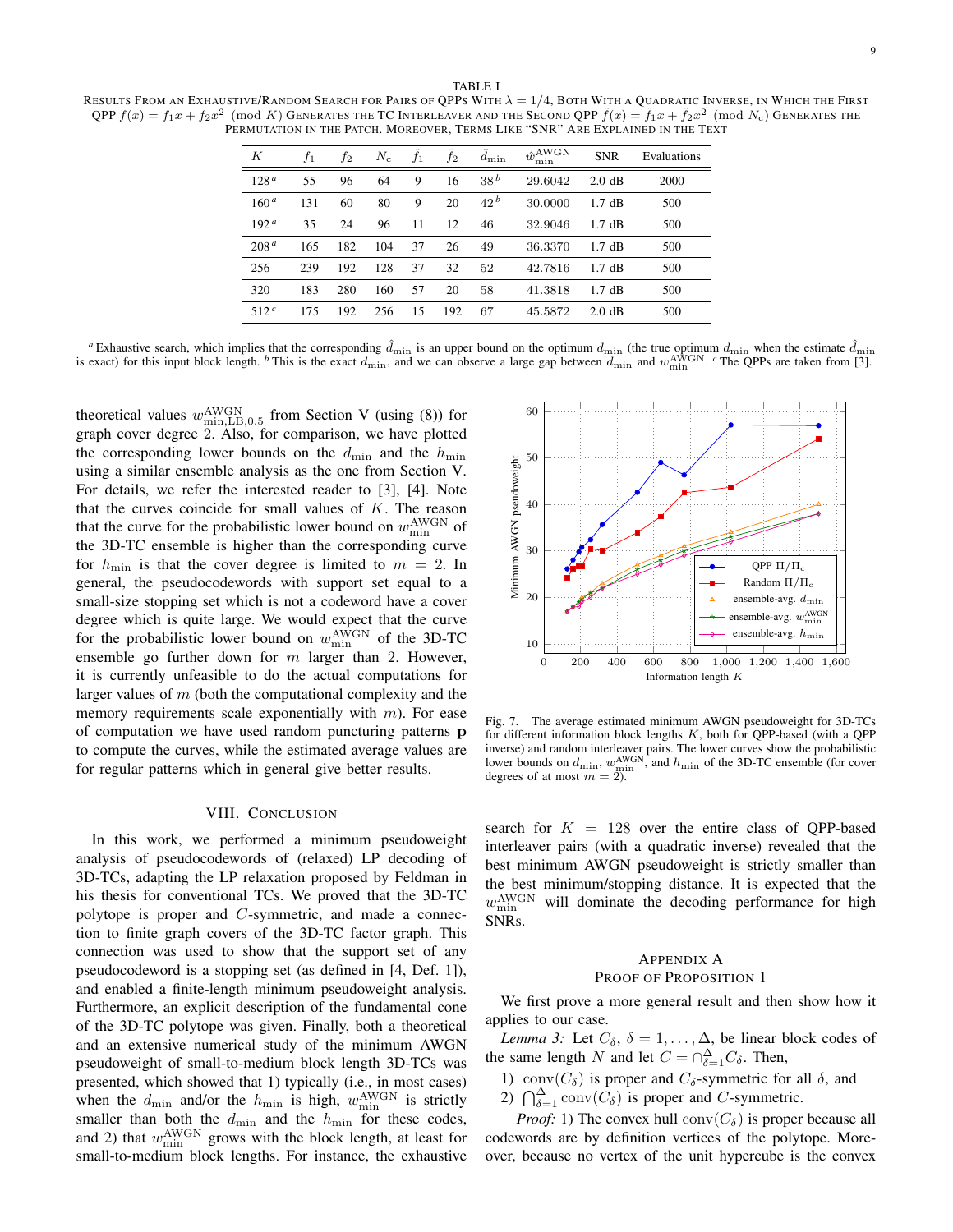combination of others,  $conv(C_{\delta})$  cannot contain any other integral points. To show  $C_{\delta}$ -symmetry, choose  $\mathbf{a} \in \text{conv}(C_{\delta})$ and  $c \in C_{\delta}$  arbitrarily. By construction, a can be written as a convex combination of codewords of  $C_{\delta}$ , i.e.,

$$
\mathbf{a} = \sum_{i=1}^{|C_{\delta}|} \lambda_i \mathbf{c}_i \quad \text{where } \sum_{i=1}^{|C_{\delta}|} \lambda_i = 1 \text{ and } \lambda_i \ge 0.
$$

We claim that

$$
|\mathbf{a} - \mathbf{c}| = \sum_{i=1}^{|C_{\delta}|} \lambda_i(\mathbf{c}_i \oplus \mathbf{c}) = \sum_{i=1}^{|C_{\delta}|} \lambda_i \tilde{\mathbf{c}}_i
$$
 (10)

where  $\oplus$  denotes integer addition modulo 2 and  $\tilde{\mathbf{c}}_i$  is the *i*th codeword of  $C_{\delta}$  using a different ordering. This would imply  $C_{\delta}$ -symmetry, i.e., if  $\mathbf{a} \in \text{conv}(C_{\delta})$  and  $\mathbf{c} \in C_{\delta}$ , then  $|\mathbf{a} - \mathbf{c}| \in$  $conv(C_{\delta}).$ 

Let  $a_j$ ,  $c_j$ , and  $c_{i,j}$  denote the *j*th coordinate of **a**, **c**, and  $c_i$ , respectively. The first equality in (10) follows for  $c_j = 0$ from

$$
|a_j - c_j| = a_j = \sum_{i=1}^{|C_{\delta}|} \lambda_i c_{i,j} = \sum_{i=1}^{|C_{\delta}|} \lambda_i (c_{i,j} \oplus c_j)
$$

and for  $c_i = 1$  because

$$
|a_j - c_j| = 1 - a_j = \sum_{i=1}^{|C_{\delta}|} \lambda_i (1 - c_{i,j}) = \sum_{i=1}^{|C_{\delta}|} \lambda_i (c_{i,j} \oplus c_j).
$$

The second part of (10) holds because  $c_i \oplus C_\delta = C_\delta$  due to the linearity of  $C_{\delta}$ .

2) Let  $P = \bigcap_{\delta=1}^{\Delta} conv(C_{\delta})$ . The properness of P for C follows immediately from the properness of conv $(C_{\delta})$ ,  $\delta =$  $1, \ldots, \Delta$ , and the definition of C. Now, if  $\mathbf{a} \in \mathcal{P}$  and  $\mathbf{c} \in C$ , then for  $\delta = 1, ..., \Delta$  we have  $\mathbf{a} \in \text{conv}(C_{\delta})$  and  $\mathbf{c} \in C_{\delta}$ , so by 1)  $|\mathbf{a} - \mathbf{c}| \in \text{conv}(C_{\delta})$  and thus  $|\mathbf{a} - \mathbf{c}| \in \mathcal{P}$ .  $\blacksquare$ 

Now, let  $C$  be a 3D-TC. By  $C$  we denote the code of length  $N + 2\lambda K$  obtained by appending the hidden parity bits from  $C_a$  and  $C_b$  which are sent to the patch. For  $x = a, b, c$  we define a supercode  $\tilde{C}_x$  of  $\tilde{C}$  by unconstraining all bits that are not connected to the constituent code  $C_x$ , i.e.,  $\tilde{\mathbf{x}} \in \tilde{C}_x$  if and only if  $(\tilde{x}_{\rho_x(0)}, \ldots, \tilde{x}_{\rho_x(N_x-1)}) \in C_x$ , where  $N_x$  is the block length of  $C_x$  and  $\rho_x(\cdot)$  is defined in (3), and  $\tilde{x}_i \in \{0,1\}$  for all remaining *i*. Observe that  $\tilde{C}_a \cap \tilde{C}_b \cap \tilde{C}_c = \tilde{C}$ .

Next, define polytopes  $\mathcal{Q}_{\Pi,\Pi_c}^{\mathbf{x}}$  that are obtained from  $\mathcal{Q}_{\Pi,\Pi_c}$ by dropping in (3) all constraints not corresponding to  $C_x$ , and let  $\tilde{Q}_{\Pi,\Pi_c}^{\rm x}$  be the projection of  $Q_{\Pi,\Pi_c}^{\rm x}$  onto the  $\tilde{\mathbf{y}}$  variables. Finally, define  $\tilde{Q}_{\Pi,\Pi_c}$  in analogy to  $\tilde{Q}_{\Pi,\Pi_c}$  as the projection of  $\mathcal{Q}_{\Pi,\Pi_c}$  onto the first  $N + 2\lambda K$  variables.

Due to the trellis structure, it is easily seen that  $\tilde{Q}_{\Pi,\Pi_c}^{\rm x}$  =  $conv(\tilde{C}_x)$  for  $x = a, b, c$ , and by comparing the polytope definitions we see that  $\tilde{\mathcal{Q}}_{\Pi,\Pi_c}^{\text{a}} \cap \tilde{\mathcal{Q}}_{\Pi,\Pi_c}^{\text{b}} \cap \tilde{\mathcal{Q}}_{\Pi,\Pi_c}^{\text{c}} = \tilde{\mathcal{Q}}_{\Pi,\Pi_c}$ . Applying Lemma 3 shows that  $\tilde{Q}_{\Pi,\Pi_c}$  is both proper and  $\tilde{C}$ symmetric. Now,  $C$  is the projection of  $\tilde{C}$  onto the first  $N$ variables, and  $\dot{Q}_{\Pi,\Pi_c}$  the according projection of  $\tilde{Q}_{\Pi,\Pi_c}$ .

To show that  $\mathcal{Q}_{\Pi_{\mu}\Pi_{c}}$  is proper, first observe that the projection of any  $\tilde{c} \in C$  onto the first N variables is obviously contained in  $\mathcal{Q}_{\Pi,\Pi_c}$ . Conversely, let  $\mathbf{a} \in \mathcal{Q}_{\Pi,\Pi_c} \cap \{0,1\}^N$ . By definition there exists  $\tilde{\mathbf{a}} \in \tilde{Q}_{\Pi,\Pi_c}$  such that  $\tilde{\mathbf{a}} = (\mathbf{a}, \hat{\mathbf{a}})$ . In order to show that  $\hat{a}$  is integral, note that the systematic part of  $\tilde{a}$  is contained in a and thus integral. Again by the trellis structure, this implies a unique and integral configuration of the flow variables in  $T_a$  and  $T_b$ , and consequently also the variables according to the output of those encoders, including the hidden bits sent to the patch, must be integral. Because  $\tilde{Q}_{\Pi,\Pi_c}$  is proper it follows that  $\tilde{\mathbf{a}} \in \tilde{C}$  and thereby also  $\mathbf{a} \in C$ , which proves properness. Finally, note that  $C$ -symmetry is trivially preserved by projections, which concludes the proof.

#### APPENDIX B PROOF OF PROPOSITION 2

Let  $\mathcal{Q}_{\Pi,\Pi_c}^{\mathbf{f}} \subset \mathcal{Q}$  be the projection of  $\mathcal{Q}_{\Pi,\Pi_c}$  onto f. We call a flow  $f \in \mathcal{Q}$  *agreeable* if  $f \in \mathcal{Q}_{\Pi,\Pi_c}^f$ . For an agreeable flow f let  $\tilde{y} = \tilde{y}(f)$  be the uniquely determined element of  $[0,1]^{N+2\lambda K}$  such that  $(\tilde{\mathbf{y}}, \mathbf{f}) \in \mathcal{Q}_{\Pi, \Pi_c}$ . Analogously,  $\mathbf{y}(\mathbf{f})$  is the projection of  $\tilde{\mathbf{y}}(\mathbf{f})$  onto the first N variables. Note that  $\tilde{\mathbf{y}}(\mathbf{f})$  (and  $\mathbf{y}(\mathbf{f})$ ) can be read off from f by (3).

For  $f = (f^a, f^b, f^c) \in \mathcal{Q}$ , but not necessarily  $f \in \mathcal{Q}_{\Pi, \Pi_c}^f$ , we can still use (3) to deduce local values of  $\tilde{y}$ . More precisely, if we define

$$
\Phi(\mathbf{x}) = \{j : j = \rho_{\mathbf{x}}(\phi_{\mathbf{x}}(t, i)) \text{ for some } (t, i)\}
$$

then for all  $j \in \Phi(x)$  we can deduce  $\tilde{y}_j^{\mathbf{x}}(\mathbf{f}) = \sum_{e \in E_{\mathbf{x},t}}$ .  $c_i(e)=1$  $f_e^{\rm x}$ where  $t \in \{0, ..., I_{x} - 1\}$  and  $i \in \{0, ..., n_{x,t} - 1\}$  are determined by (3). This implies that  $f \in \mathcal{Q}$  is agreeable if and only if

$$
\tilde{y}_j^{\mathbf{x}}(\mathbf{f}) = \tilde{y}_j^{\mathbf{x}'}(\mathbf{f}) \tag{11}
$$

for all  $(j, x, x')$  such that  $j \in \Phi(x) \cap \Phi(x')$  and  $(x, x') \in$  $\{(a, b), (a, c), (b, c)\}\$ , where the first case amounts to the outer interleaver Π and the remaining cases are due to the connections to the patch from  $C_a$  and  $C_b$ , respectively, via  $\Pi_c$ . We denote the set of these triples  $(j, x, x')$  by A.

*Lemma 4:* The relation  $\mathcal{P}_{\Pi,\Pi_c} \subseteq \mathcal{Q}_{\Pi,\Pi_c}$  holds.

*Proof:* Let  $\omega(\mathbf{x}^{(m)}) \in \mathcal{P}_{\Pi,\Pi_c}$  be a graph-cover pseudocodeword of  $C$ , i.e., there exists a degree- $m$  cover code  $C^{(m)}$  of C such that  $\mathbf{x}^{(m)}$  is a codeword of  $C^{(m)}$ . As before, we can extend  $\mathbf{x}^{(m)}$  to

$$
\tilde{\mathbf{x}}^{(m)} = (\tilde{x}_0^{(0)}, \dots, \tilde{x}_{N+2\lambda K-1}^{(0)}, \dots, \tilde{x}_0^{(m-1)}, \dots, \tilde{x}_{N+2\lambda K-1}^{(m-1)})
$$

by appending the parity bits of the copies of  $C_a$  and  $C_b$  that are sent to copies of  $C_c$ .

For each  $l = 0, \ldots, m - 1, \ (\tilde{x}_0^{(l)}, \ldots, \tilde{x}_N^{(l)})$  $\binom{V}{N+2\lambda K-1}$  induces via trellis encoding a flow  $f_{\omega}^{(l)}$  in Q with entries only from  $\{0, 1\}$ . In general,  $f_{\omega}^{(l)}$  is not agreeable because the connections are mixed with different copies in the cover graph. However, from the definition of a graph cover we can conclude that

$$
\tilde{y}_j^{\mathbf{x}}(\mathbf{f}_{\boldsymbol{\omega}}^{(l)}) = \tilde{y}_j^{\mathbf{x}'}(\mathbf{f}_{\boldsymbol{\omega}}^{(\pi_j(l))})
$$
\n(12)

for all  $(j, x, x') \in \mathcal{A}$  and all  $l = 0, \dots, m - 1$ , where  $\pi_j$  is the corresponding permutation introduced by the graph cover, either (in the case  $x = a$  and  $x' = b$ ) on connections from an input vertex of  $\Gamma(C_{\rm a})$  to a check vertex of  $\Gamma(C_{\rm b})$  or (if  $x' = c$ ) on connections from a parity vertex of  $C_a$  or  $C_b$  to a check vertex of  $\Gamma(C_c)$ .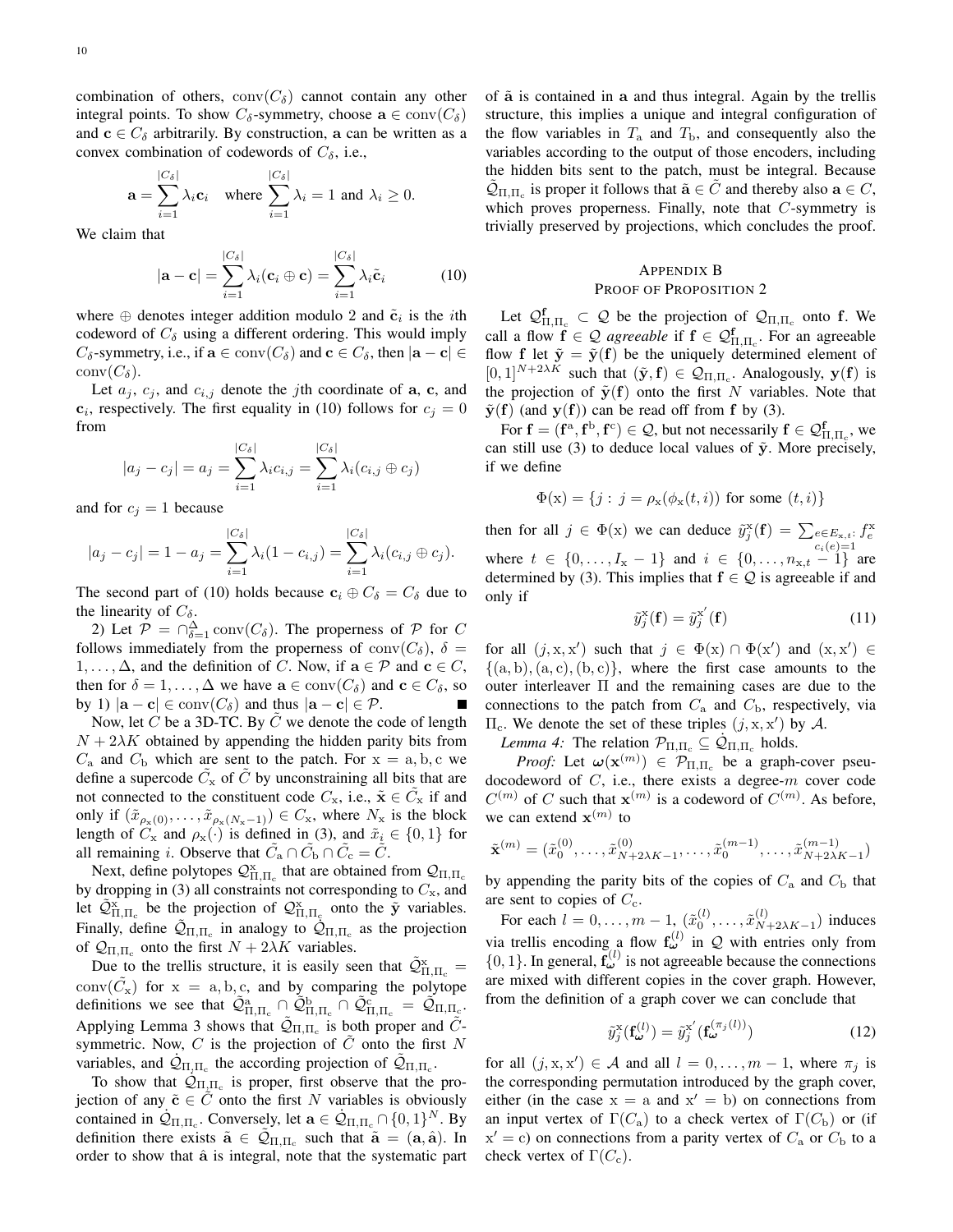We claim that

$$
\mathbf{f}_{\boldsymbol{\omega}} = \frac{1}{m} \sum_{l=0}^{m-1} \mathbf{f}_{\boldsymbol{\omega}}^{(l)} \tag{13}
$$

is agreeable and that  $y(f_{\omega}) = \omega(x^{(m)})$ .

First, note that  $f_{\omega}$  is a convex combination of elements from the convex set  $Q$ , so  $f_{\omega} \in Q$  as well. To prove agreeability, we verify (11) for all  $(j, x, x') \in \mathcal{A}$ :

$$
\tilde{y}_j^{\mathbf{x}}(\mathbf{f}_{\boldsymbol{\omega}}) = \sum_{\substack{e \in E_{\mathbf{x},t}: \\ c_i(e) = 1}} f_{\boldsymbol{\omega},e}^{\mathbf{x}} = \sum_{\substack{e \in E_{\mathbf{x},t}: \\ c_i(e) = 1}} \frac{1}{m} \sum_{l=0}^{m-1} f_{\boldsymbol{\omega},e}^{\mathbf{x},(l)}
$$
\n
$$
= \frac{1}{m} \sum_{l=0}^{m-1} \tilde{y}_j^{\mathbf{x}}(\mathbf{f}_{\boldsymbol{\omega}}^{(l)}) = \frac{1}{m} \sum_{l=0}^{m-1} \tilde{y}_j^{\mathbf{x}'}(\mathbf{f}_{\boldsymbol{\omega}}^{(\pi_j(l)})
$$
\n
$$
= \frac{1}{m} \sum_{l=0}^{m-1} \tilde{y}_j^{\mathbf{x}'}(\mathbf{f}_{\boldsymbol{\omega}}^{(l)}) = \tilde{y}_j^{\mathbf{x}'}(\mathbf{f}_{\boldsymbol{\omega}})
$$

where we have used  $(3)$ ,  $(13)$ , and  $(12)$ . The second-to-last equality follows since  $\pi_j$  is a permutation of  $\{0, \ldots, m-1\}$ .

This shows that  $f_{\omega}$  is agreeable and thus  $y(f_{\omega})$  is well-defined. Now, fix  $j \in \{0, ..., N-1\}$  and pick any x such that  $j \in \Phi(x)$ . Then

$$
y_j(\mathbf{f}_{\omega}) = \frac{1}{m} \sum_{l=0}^{m-1} \tilde{y}_j^{\mathbf{x}}(\mathbf{f}_{\omega}^{(l)}) = \frac{1}{m} \sum_{l=0}^{m-1} x_j^{(l)}
$$

$$
= \frac{1}{m} \left| \{ l : x_j^{(l)} = 1 \} \right| = \omega_j(\mathbf{x}^{(m)})
$$

which concludes the proof.

Before proving the other direction for rational points, we first show part 2 of Proposition 2.

*Lemma 5:* All vertices of  $\mathcal{Q}_{\Pi,\Pi_c}$  have rational entries.

*Proof:* Let y be a vertex of  $\hat{Q}_{\Pi,\Pi_c}$ . Because  $\hat{Q}_{\Pi,\Pi_c}$  is a projection of the polytope  $\mathcal{Q}_{\Pi,\Pi_c}$ , and  $\mathcal{Q}_{\Pi,\Pi_c}$  is the image of  $\mathcal{Q}_{\Pi,\Pi_c}^{\mathbf{f}}$  under a linear map, there exists some vertex f of  $\mathcal{Q}_{\Pi,\Pi_c}^{\mathbf{f}}$  such that  $(\tilde{\mathbf{y}}(\mathbf{f}), \mathbf{f})$  is also a vertex of  $\mathcal{Q}_{\Pi,\Pi_c}$  and y is the projection of  $\tilde{y}$  onto the first N variables.

Now,  $\mathcal{Q}_{\Pi,\Pi_c}^{\mathbf{f}}$  is a rational polyhedron (i.e., it is defined by (in)equalities with rational entries only), so every vertex of  $\mathcal{Q}_{\Pi,\Pi_c}^{\mathbf{f}}$  is rational [30, p. 123]. Since by (3) each  $\tilde{y}_j$  is just a sum of entries of f for each  $j = 0, ..., N + 2\lambda K - 1$ ,  $\tilde{y}$  and thus y must be rational as well.

*Lemma 6:* For every  $y \in \dot{Q}_{\Pi,\Pi_c} \cap \mathbb{Q}^N$  there exists a rational point  $(\tilde{y}, f) \in \mathcal{Q}_{\Pi, \Pi_c}$  such that  $y = y(f)$ .

*Proof:* Let y be a rational point of  $\hat{Q}_{\Pi,\Pi_c}$ . Because  $\hat{Q}_{\Pi,\Pi_c}$ is a polytope, y can be written as a convex combination of vertices of  $\hat{Q}_{\Pi,\Pi_{\varsigma}}$ , i.e.,  $\mathbf{y} = \sum_{k=0}^{d} \lambda_k \mathbf{y}^k$  where  $\lambda_k \ge 0$  for  $k =$  $0, \ldots, d$  and  $\sum_{k=0}^{d} \lambda_k = 1$ . Furthermore, by Carathéodory's theorem (e.g., [31, p. 94]), this is even possible with some  $d \leq$ N such that the  $y^k$ ,  $k = 0, \ldots, d$ , are affinely independent. Consequently,  $\lambda$  is the unique solution of the system

$$
\begin{pmatrix} \mathbf{y}^0 & \mathbf{y}^1 & \cdots & \mathbf{y}^d \\ 1 & 1 & \cdots & 1 \end{pmatrix} \begin{pmatrix} \lambda_0 \\ \vdots \\ \lambda_d \end{pmatrix} = \begin{pmatrix} \mathbf{y} \\ 1 \end{pmatrix}
$$

and by applying Cramer's rule for solving linear equation systems (and Lemma 5 which guarantees that all  $y^k$  have rational entries) we see that  $\lambda_k \in \mathbb{Q}$  for  $k = 0, \ldots, d$ . Furthermore, the proof of Lemma 5 tells us that for each  $y^k$ there is a rational  $f^k \in \mathcal{Q}_{\Pi,\Pi_c}^{\mathbf{f}}$  such that  $\mathbf{y}^k = \mathbf{y}(\mathbf{f}^k)$ . The flow  $f = \sum_{k=0}^{d} \lambda_k \mathbf{f}^k$  satisfies  $\mathbf{y} = \mathbf{y}(\mathbf{f})$  (because  $\mathbf{y}(\cdot)$  is linear) and  $(\tilde{\mathbf{y}}(\mathbf{f}), \mathbf{f}) \in \mathcal{Q}_{\Pi, \Pi_c}$  is rational, which concludes the proof.

Now, we are able to prove the missing counterpart to Lemma 4.

*Lemma 7:* It holds that  $\dot{\mathcal{Q}}_{\Pi,\Pi_{\rm c}} \cap \mathbb{Q}^N \subseteq \mathcal{P}_{\Pi,\Pi_{\rm c}}$ .

*Proof:* Let y be a rational point of  $\dot{Q}_{\Pi,\Pi_c}$ . By Lemma 6, there exist rational  $f \in \mathcal{Q}_{\Pi,\Pi_c}^f$  and rational  $\tilde{\mathbf{y}} = (\mathbf{y}, \hat{\mathbf{y}})$  such that  $(\tilde{\mathbf{y}}, \mathbf{f}) \in \mathcal{Q}_{\Pi, \Pi_c}$ . Let m be the least common denominator of the entries of f. Then,  $f_m = mf$  is a flow with integral values between  $0$  and  $m$ . Applying the flow decomposition theorem [32, p. 80] in this context guarantees that  $f_m$  can be split up into  $m$  binary flows, i.e.,

$$
\mathbf{f}_m = \sum_{l=0}^{m-1} \mathbf{f}_m^{(l)} \tag{14}
$$

where  $f_m^{(l)}$  has entries from  $\{0, 1\}$  and represents a valid path for each trellis  $T_x$ ,  $x = a, b, c$ .

Because  $f \in \mathcal{Q}_{\Pi,\Pi_c}^{\mathbf{f}}$ , we conclude from (11) that  $\tilde{y}_j^{\mathbf{x}}(\mathbf{f}) =$  $\tilde{y}^{x'}_j(f)$  for all  $(j, x, x') \in \mathcal{A}$ . This is equivalent (by linearity) to  $\tilde{y}_j^{\mathbf{x}}(\mathbf{f}_m) = \tilde{y}_j^{\mathbf{x}'}(\mathbf{f}_m)$  which by (14) means that  $\sum_{l=0}^{m-1} \tilde{y}_j^{\mathbf{x}}(\mathbf{f}_m^{(l)}) =$  $\sum_{l=0}^{m-1} \tilde{y}_j^{x'}(\mathbf{f}_m^{(l)})$ . Because all  $\mathbf{f}_m^{(l)}$  are  $\{0, 1\}$ -valued, this last equation implies

$$
|\{l:\;\tilde{y}_j^{\rm x}(\mathbf{f}_m^{(l)})=1\}|=|\{l:\;\tilde{y}_j^{\rm x'}(\mathbf{f}_m^{(l)})=1\}|
$$

and consequently for each  $(j, x, x') \in A$  a permutation  $\pi_j$  on  $\{0,\ldots,m-1\}$  can be chosen such that  $\tilde{y}_j^{\mathbf{x}}(\mathbf{f}_m^{(l)}) = \tilde{y}_j^{\mathbf{x}'}(\mathbf{f}_m^{(\pi_j(l))})$ for all  $l = 0, \ldots, m-1$ . These  $\pi_j$  define an m-cover  $\Gamma^{(m)}(C)$ of  $\Gamma(C)$ , and by construction

$$
\mathbf{x}^{(m)} = (x_0^{(0)}, \dots, x_{N-1}^{(0)}, \dots, x_0^{(m-1)}, \dots, x_{N-1}^{(m-1)})
$$

is a codeword of  $C^{(m)}$ , where we define  $x_j^{(l)} = \tilde{y}_j^{\mathbf{x}}(\mathbf{f}_m^{(l)})$  for the first x among  $(a, b, c)$  such that  $j \in \Phi(x)$ . Finally, we see that

$$
\omega_j(\mathbf{x}^{(m)}) = \frac{1}{m} \sum_{l=0}^{m-1} x_j^{(l)} = \frac{1}{m} \sum_{l=0}^{m-1} \tilde{y}_j^{\mathbf{x}}(\mathbf{f}_m^{(l)}) \quad \text{(for some x)}
$$

$$
= \frac{1}{m} \tilde{y}_j^{\mathbf{x}}(\mathbf{f}_m) = \tilde{y}_j^{\mathbf{x}}(\mathbf{f}) = y_j
$$

(by definition of  $\mathcal{Q}_{\Pi,\Pi_c}$ ) for any  $j = 0, \dots, N-1$ , which shows that  $\boldsymbol{\omega}(\mathbf{x}^{(m)}) = \mathbf{y}$ .

#### APPENDIX C PROOF OF LEMMA 1

The number of vertices in  $V_{\text{x,2},t}^{\text{PC}}$  will be the number of distinct ordered 2-tuples of integers modulo  $|V_{x,t}|$ , which is  $|V_{\mathbf{x},t}| + \binom{|V_{\mathbf{x},t}|}{2}.$ 

Now, let us consider the number of edges, and in particular, the edges from vertex  $\Psi(v_1, u_1)$  to vertex  $\Psi(v_{\rm r}, u_{\rm r})$  in  $T_{\rm x,2,t}^{\rm PC}$ , where  $v_1, u_1, v_r, u_r \in V_{x,t}$ . We have four possible constituent edges to consider, namely the edges  $v_1 \xrightarrow{a / b} v_r$ ,  $v_1 \xrightarrow{c / d} u_r$ ,  $u_1 \xrightarrow{e/f} u_r$ , and  $u_1 \xrightarrow{g/h} v_r$  where the labels above the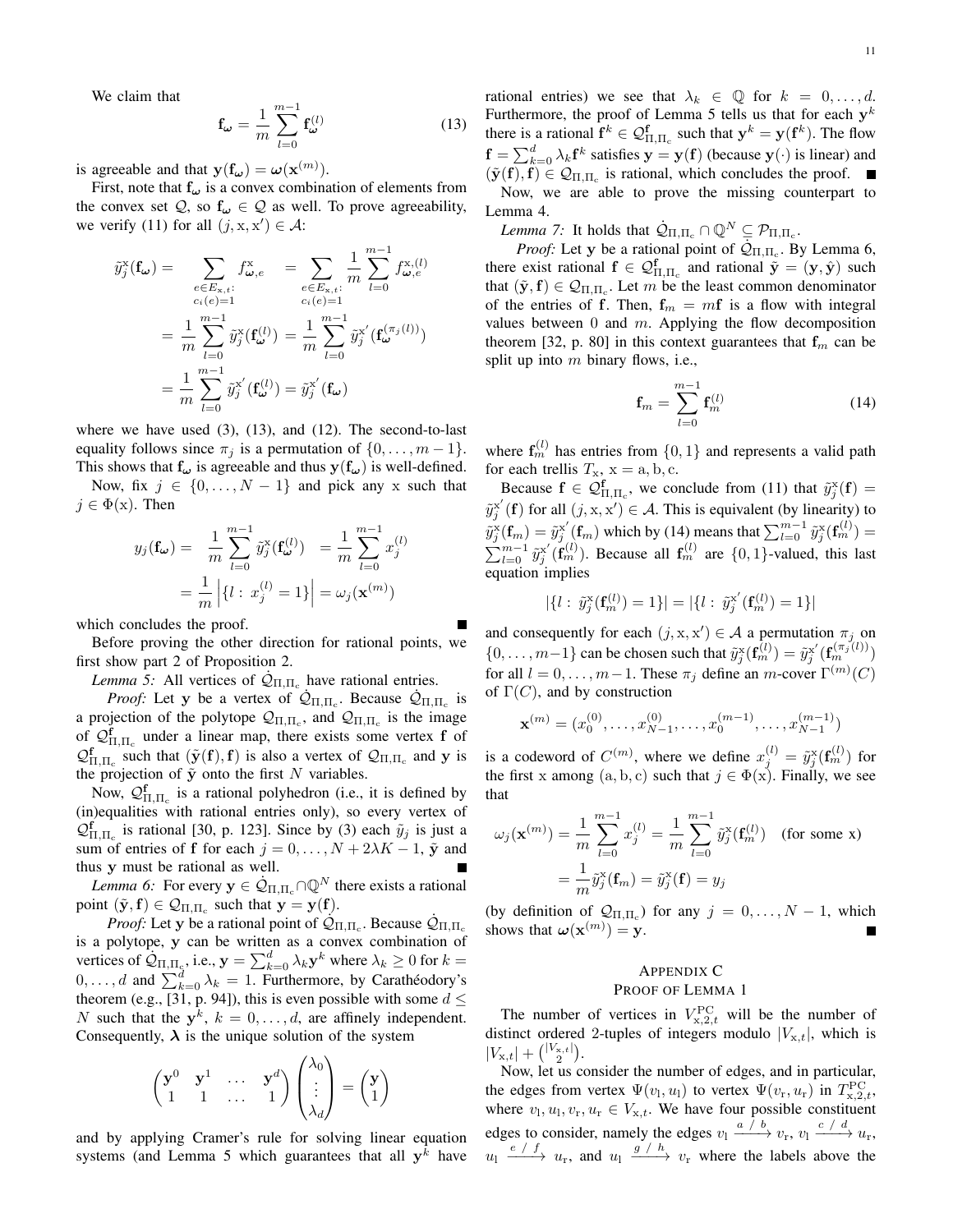arrows are the input/output labels. Note that  $a \neq c$  and  $e \neq g$ when  $v_r \neq u_r$ . Also, the (integer) label of a vertex  $v \in V_{x,t}$ will be denoted by  $\ell(v)$ .

- Case  $v_1 \neq u_1$  and  $v_r \neq u_r$ : All four constituent edges are distinct, and there will be four edges between the vertices  $\Psi(v_1, u_1)$  and  $\Psi(v_r, u_r)$  in  $T^{\text{PC}}_{\text{x},2,t}$  with labels  $a+e$  /  $b+f$ ,  $c+g$  /  $d+h$ ,  $g+c$  /  $h+d$ , and  $e+a$  /  $f+b$ . Since there are only two distinct labels  $(a+e / b+f$  and  $c+g / d+h$ are always distinct for a minimal trellis/encoder, details omitted for brevity), two of the edges can be removed.
- Case  $v_1 \neq u_1$  and  $v_r = u_r$ : In this case there are only two distinct constituent edges to consider, and there will be two edges between the vertices  $\Psi(v_l, u_l)$  and  $\Psi(v_r, u_r)$ in  $T_{\mathbf{x},2,t}^{\rm PC}$  with labels  $a+g$  /  $b+h$  and  $g+a$  /  $h+b$  (or  $c+e$  /  $d+f$  and  $e+c$  /  $f+d$ ). Since both labels are the same, one of the edges can be removed.

In summary, for the first two cases above, we get a total of  $\binom{|V_{\text{x},t}|}{2} \cdot (2+1+1)$  edges in  $T_{\text{x},2,t}^{\text{PC}}$ , since there are  $\binom{|V_{\text{x},t}|}{2}$ 2-tuples  $(v_1, u_1)$  with  $\ell(v_1) < \ell(u_1)$  and  $v_1, u_1 \in V_{x,t}$ , and two possible values for  $v_r = u_r$  in the second case (the label is either  $a+g$  /  $b+h$  or  $c+e$  /  $d+f$ ).

- Case  $v_1 = u_1$  and  $v_r \neq u_r$ : In this case there are again only two distinct constituent edges to consider, and there will be two edges between the vertices  $\Psi(v_l, u_l)$  and  $\Psi(v_r, u_r)$ in  $T_{\mathbf{x},2,t}^{\rm PC}$  with labels  $a+c$  /  $b+d$  and  $c+a$  /  $d+b$ . Since both labels are the same, one of the edges can be removed.
- Case  $v_1 = u_1$  and  $v_r = u_r$ : In this case there is only one distinct constituent edge to consider, and there will be a single edge between the vertices  $\Psi(v_l, u_l)$  and  $\Psi(v_r, u_r)$ in  $T_{\mathbf{x},2,t}^{\rm PC}$  with label  $a+a \; / \; b+b$  (or  $c+c \; / \; d+d$ ).

In summary, for the last two cases above, we get a total of  $|V_{x,t}| \cdot (1+1+1)$  edges in  $T_{x,2,t}^{\text{PC}}$ , since there are  $|V_{x,t}|$  2-tuples  $(v_1, u_1)$  with  $v_1 = u_1$  and  $v_1, u_1 \in V_{x,t}$ , and two possible values for  $v_r = u_r$  in the fourth case (the label is either  $a+a \; / \; b+b$ or  $c+c/d+d$ ).

In total, there are  $4\binom{|V_{x,t}|}{2} + 3|V_{x,t}| = 2|V_{x,t}|^2 + |V_{x,t}|$  edges in  $T_{\text{x},2,t}^{\text{PC}}$ , which is the desired result.

#### APPENDIX D

#### PROOF OF LEMMA 2

At first we show that  $\dot{\mathcal{F}}_{\Pi,\Pi_c} \subseteq \text{conic}(\dot{\mathcal{Q}}_{\Pi,\Pi_c})$ , so let  $y \in \dot{\mathcal{F}}_{\Pi,\Pi_c}$ . By definition of  $\dot{\mathcal{F}}_{\Pi,\Pi_c}$ , this implies the existence of some  $f = (f^a, f^b, f^c), \ \hat{y} \in \mathbb{R}_{\geq 0}^{2\lambda K}$ , and  $\tau > 0$  such that  $((y, \hat{y}), f) \in \mathcal{F}_{\Pi, \Pi_c}$  and  $f^x \in \mathcal{Q}_{x}^{\overline{\tau}}$  for  $x = a, b, c$ . We will show that  $(\tilde{\mathbf{y}}_{\tau}, \mathbf{f}_{\tau}) = (\frac{1}{\tau}(\mathbf{y}, \hat{\mathbf{y}}), \frac{1}{\tau} \mathbf{f}) \in \mathcal{Q}_{\Pi, \Pi_c}$ , from which the claim follows because then  $y = \tau y_\tau$  is a positive multiple of an element of  $\dot{Q}_{\Pi,\Pi_c}$ .

Conditions (2) and (3), which hold for  $((y, \hat{y}), f)$  by definition of  $\mathcal{F}_{\Pi,\Pi_c}$ , are invariant to scaling, so they hold for  $(\tilde{\mathbf{y}}_{\tau},\mathbf{f}_{\tau})$ as well. Because  $f^x \in \mathcal{Q}_{x}^{\tau}$ , it also follows that  $f_{\tau}^x$  satisfies (1) for all  $x = a, b, c$ .

Equation (1) also ensures that the total  $f_\tau$ -value in the first segment of each trellis  $T_x$  equals  $\frac{1}{\tau}\tau = 1$ , and because of (2) this must hold for all other trellis segments as well. Since  $f_\tau$ is also nonnegative, we can conclude from this that each entry of  $f_{\tau}$  lies in [0, 1]. But then also  $\tilde{y}_{\tau} \in [0, 1]^{N+2\lambda K}$  because each  $\tilde{y}_i$ ,  $j = 0, \ldots, N + 2\lambda K - 1$ , is a subset of the total flow through a single segment and thus upper-bounded by 1, which concludes this part of the proof.

Now, we show that  $conic(\dot{Q}_{\Pi,\Pi_c}) \subseteq \dot{\mathcal{F}}_{\Pi,\Pi_c}$ . Let  $y \in$ conic $(\dot{Q}_{\Pi,\Pi_c})$ . Since conic $(\dot{Q}_{\Pi,\Pi_c})$  is the conic hull of the convex set  $\mathcal{Q}_{\Pi,\Pi_c}$ , this implies the existence of some  $\tau > 0$ and  $y_Q \in \dot{Q}_{\Pi, \Pi_c}$  such that  $y = \tau \cdot y_Q$ . To  $y_Q$  then there must exist  $\hat{y}_Q$  and  $f_Q$  such that  $((y_Q, \hat{y}_Q), f_Q) \in \mathcal{Q}_{\Pi, \Pi_c}$ , from which immediately it follows that  $((y = \tau \cdot y_Q, \tau \hat{y}_Q), \tau f_Q) \in$  $\mathcal{F}_{\Pi,\Pi_c}$ , and thus  $\mathbf{y} \in \dot{\mathcal{F}}_{\Pi,\Pi_c}$ .

#### ACKNOWLEDGMENT

The authors wish to thank the anonymous reviewers for their valuable comments and suggestions that helped improve the presentation of the paper.

#### **REFERENCES**

- [1] C. Berrou, A. Glavieux, and P. Thitimajshima, "Near Shannon limit error-correcting coding and decoding: Turbo-codes," in *Proc. IEEE Int. Conf. Commun. (ICC)*, Geneva, Switzerland, May 1993, pp. 1064– 1070.
- [2] C. Berrou, A. Graell i Amat, Y. Ould-Cheikh-Mouhamedou, and Y. Saouter, "Improving the distance properties of turbo codes using a third component code: 3D turbo codes," *IEEE Trans. Commun.*, vol. 57, no. 9, pp. 2505–2509, Sep. 2009.
- [3] E. Rosnes and A. Graell i Amat, "Performance analysis of 3-D turbo codes," *IEEE Trans. Inf. Theory*, vol. 57, no. 6, pp. 3707–3720, Jun. 2011.
- [4] A. Graell i Amat and E. Rosnes, "Stopping set analysis of 3-dimensional turbo code ensembles," in *Proc. IEEE Int. Symp. Inf. Theory (ISIT)*, Austin, TX, Jun. 2010, pp. 2013–2017.
- [5] C. Koller, A. Graell i Amat, J. Kliewer, F. Vatta, K. S. Zigangirov, and D. J. Costello, Jr., "Analysis and design of tuned turbo codes," *IEEE Trans. Inf. Theory*, vol. 58, no. 7, pp. 4796–4813, Jul. 2012.
- [6] J. Feldman, D. R. Karger, and M. Wainwright, "Linear programmingbased decoding of turbo-like codes and its relation to iterative approaches," in *Proc. 40th Annual Allerton Conf. Commun., Control, and Computing*, Monticello, IL, Oct. 2002.
- [7] J. Feldman, "Decoding error-correcting codes via linear programming," Ph.D. dissertation, Dept. of Electrical Engineering and Computer Science, Massachusetts Institute of Technology (MIT), Cambridge, MA, 2003.
- [8] J. Feldman, M. J. Wainwright, and D. R. Karger, "Using linear programming to decode binary linear codes," *IEEE Trans. Inf. Theory*, vol. 51, no. 3, pp. 954–972, Mar. 2005.
- [9] P. O. Vontobel and R. Koetter, "Graph-cover decoding and finitelength analysis of message-passing iterative decoding of LDPC codes," Computing Research Repository (CoRR). [Online]. Available: http://arxiv.org/abs/cs.IT/0512078/
- [10] E. Rosnes, "On the connection between finite graph covers, pseudocodewords, and linear programming decoding of turbo codes," in *Proc. 4th Int. Symp. Turbo Codes & Rel. Topics*, Munich, Germany, Apr. 2006.
- [11] F. R. Kschischang, B. J. Frey, and H.-A. Loeliger, "Factor graphs and the sum-product algorithm," *IEEE Trans. Inf. Theory*, vol. 47, no. 2, pp. 498–519, Feb. 2001.
- [12] M. Chertkov and M. G. Stepanov, "Polytope of correct (linear programming) decoding and low-weight pseudo-codewords," in *Proc. IEEE Int. Symp. Inf. Theory (ISIT)*, St. Petersburg, Russia, Jul./Aug. 2011, pp. 1648–1652.
- [13] ——, "An efficient pseudocodeword search algorithm for linear programming decoding of LDPC codes," *IEEE Trans. Inf. Theory*, vol. 54, no. 4, pp. 1514–1520, Apr. 2008.
- [14] S. Abu-Surra, D. Divsalar, and W. E. Ryan, "Enumerators for protograph-based ensembles of LDPC and generalized LDPC codes,' *IEEE Trans. Inf. Theory*, vol. 57, no. 2, pp. 858–886, Feb. 2011.
- [15] D. Divsalar and L. Dolecek, "Graph cover ensembles of non-binary protograph LDPC codes," in *Proc. IEEE Int. Symp. Inf. Theory (ISIT)*, Cambridge, MA, Jul. 2012, pp. 2526–2530.
- [16] ——, "Ensemble analysis of pseudocodewords of protograph-based nonbinary LDPC codes," in *Proc. IEEE Inf. Theory Workshop (ITW)*, Paraty, Brazil, Oct. 2011, pp. 340–344.